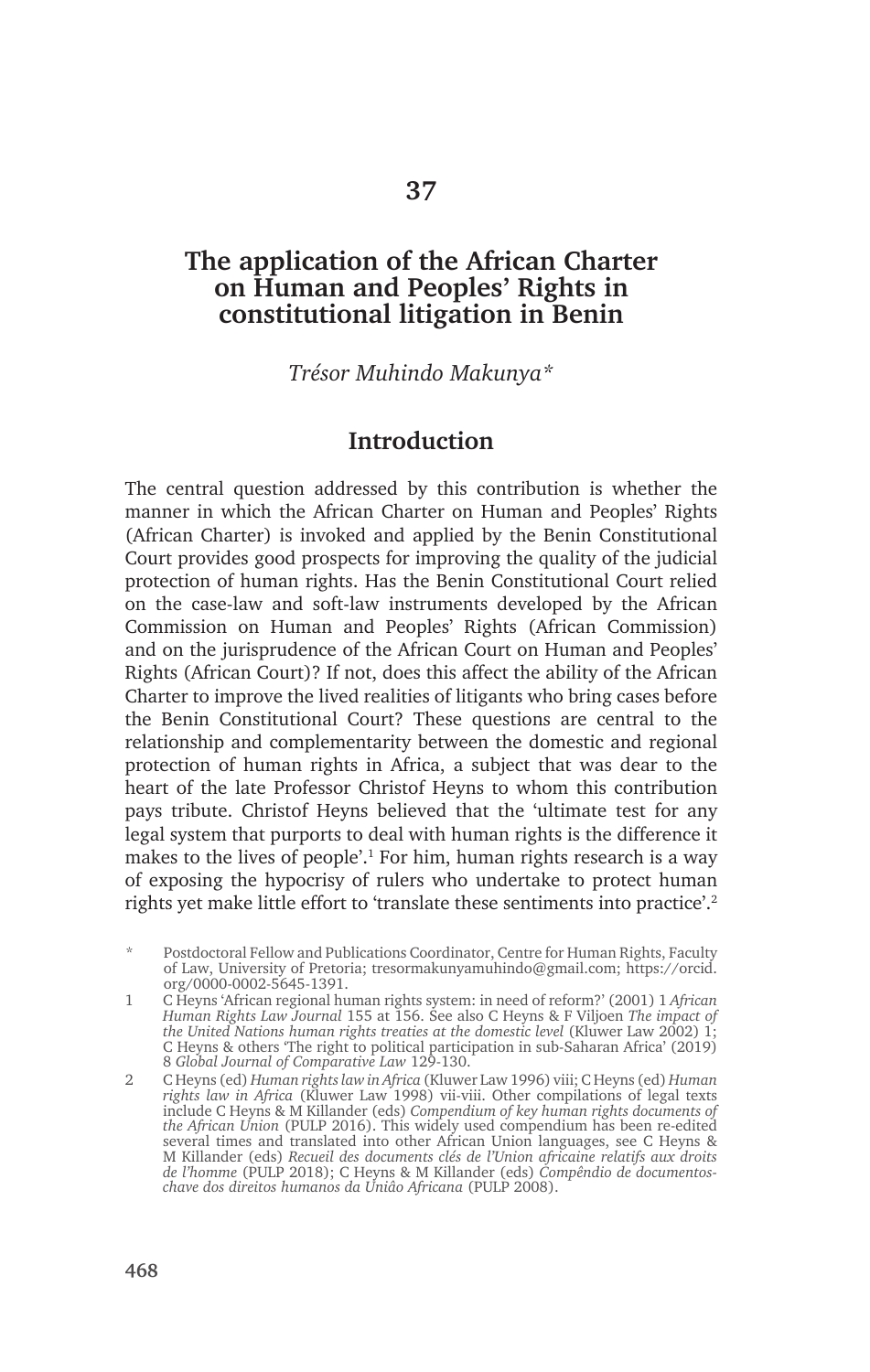On a continent where pre-1990 authoritarian rule resulted in complete disregard of basic individual rights and freedoms, starting from Heyns' home-country, it is easy to understand why he laid so much emphasis on the impact of international and regional norms at the domestic level.3

This ambition was not wishful thinking on his part. In fact, the wave of post-1990 constitutional reforms in Africa provided drafters of African constitutions with an opportunity to prevent the resurgence of authoritarian practices by entrenching basic features of constitutionalism, among which the recognition and protection of human rights featured prominently.4 Several constitutions granted special status to international human rights treaties ratified by the state, among which is the African Charter. Christof Heyns and Waruguru Kaguongo were emphatic that, 'by including certain norms in its constitution, a state notifies its population and the world at large that it is willing to be judged according to those norms'5 and that this provides 'a useful starting point for them being held responsible to achieve these ideals, provided that the gap between promise and practice does not become too wide'.6

Benin provides a better example than most African countries to assess how one specific and African international human rights treaty – the African Charter – contributes to improving the lived realities of litigants owing to the special constitutional status conferred on the African Charter.7 The drafters of the 1990 Benin Constitution (Constitution) incorporated a Bill of Rights and established a Constitutional Court as an attempt to prevent the resurgence of political and constitutional instability that was commonplace in the country for over  $18$  years.<sup>8</sup> Facilitated by liberal constitutional provisions on standing before the Constitutional Court and its broader jurisdiction, $9$  individuals have approached the Constitutional Court invoking provisions in the Bills of Rights and articles in the African Charter to protect their rights and the constitutional order.

<sup>3</sup> C Heyns & F Viljoen 'The impact of the United Nations human rights treaties on the domestic level' (2001) 23(3) *Human Rights Quarterly* 483-535; C Heyns & F Viljoen 'The impact of six major UN human rights treaties in South Africa' (2001) 16 *South African Public Law* 28-67.

<sup>4</sup> CM Fombad 'Constitutional reforms and constitutionalism in Africa: reflections on some current challenges and future prospects' (2011) 59(4) *Buffalo Law Review* 1010; JM Mbaku 'Constitutionalism and Africa's Agenda 2063: how to build "The Africa We Want"' (2020) 45(2) *Brooklyn Journal of International Law* 581-582.

<sup>5</sup> C Heyns & W Kaguongo 'Constitutional human rights law in Africa: current developments' (2006) 22 *South African Journal on Human Rights* 674.

<sup>6</sup> Heyns & Kaguongo (n 5) 713.

<sup>7</sup> Discussed further in section 2 below.

<sup>8</sup> T Holo 'Préface' G Badet *Les attributions originales de la Cour constitutionnelle du Bénin* (2013) 9.

<sup>9</sup> Arts 3, 117 and 122 of the Constitution.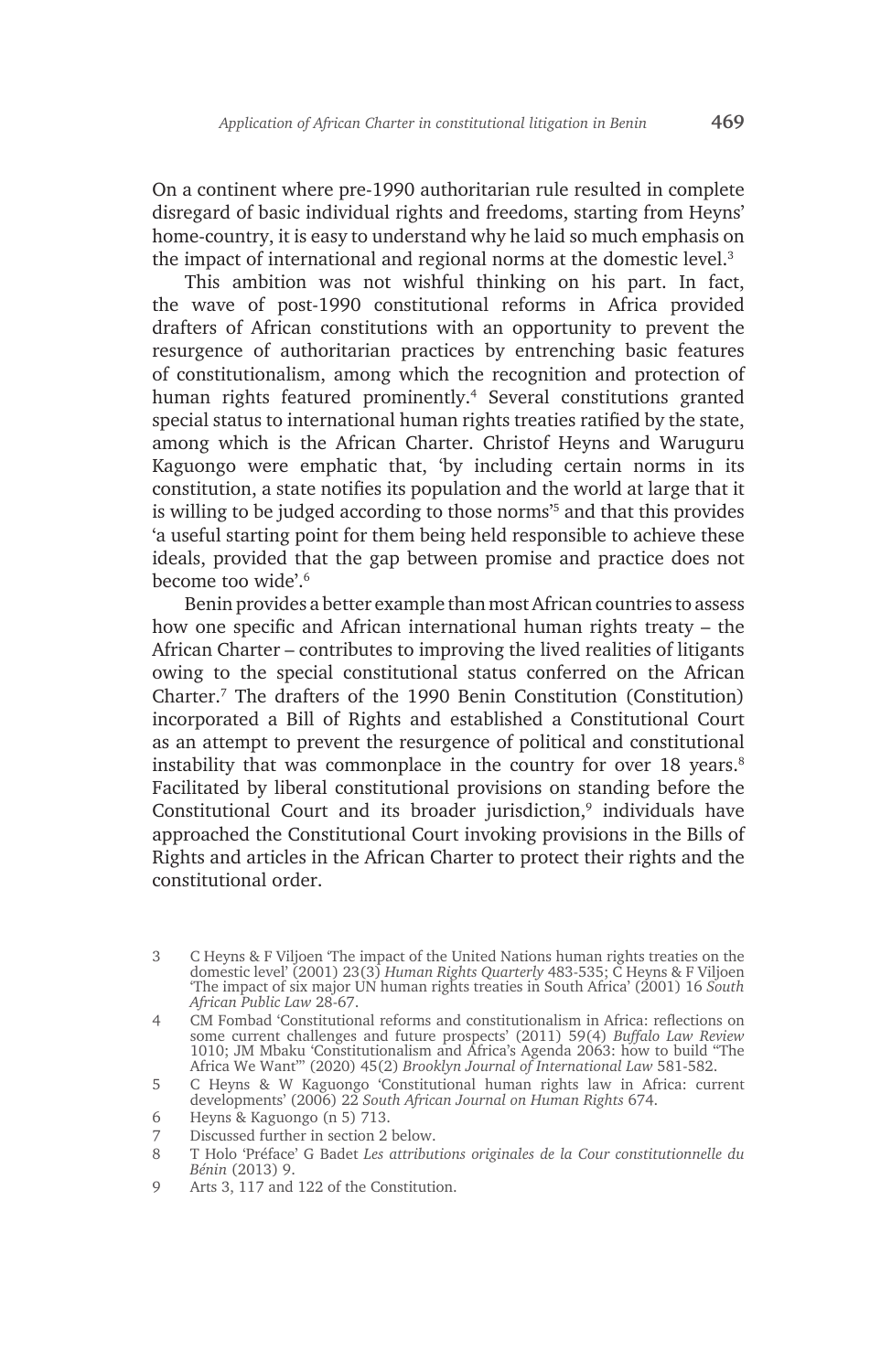The judicial application of any international human rights treaty, including the African Charter, is especially necessary when constitutionalism in a particular country is eroded, and the judiciary is called upon to arrest a 'descent towards symbolic constitutionalism'10 such as that which has resurfaced in Benin over the past four years or so. The Freedom in the World indicator moved Benin from 'Free' in 2018 to 'Not Free' in 2020 as a result of several legal reforms that curtailed the ability of several political parties to participate in the 2019 legislative elections and stifled electoral competition.<sup>11</sup> The Benin Constitutional Court has been partly blamed for not preventing these regressive laws by using the Constitution and the African Charter to promote an inclusive electoral process.12 Blaming the Court must be understood within the context of powers conferred on it. In fact, the possibility for the Court to review the constitutionality of legislation before its promulgation and to adjudicate any human rights-related petitions, irrespective of who the alleged perpetrators could be, implies that it must strictly scrutinise any legislation, behaviour and conduct that overtly and covertly undermine the fundamental ideals of the Constitution and the African Charter.13 The existence of human rights unfriendly legislation in spite of the centrality of the African Charter within the Benin legal system prompts the question to what extent the Charter has been invoked in the Court's jurisprudence and whether stronger reliance on the Charter could have prevented the adoption of some of these laws. The next section reviews the legal status of the African Charter in the Benin legal system in order to highlight how it can be used to protect human rights more effectively.

<sup>10</sup> CM Fombad 'Strengthening constitutional order and upholding the rule of law in Central Africa: reversing the descent towards symbolic constitutionalism' (2014) 14 *African Human Rights Law Journal* 412-448.

<sup>11</sup> Freedom House 'Freedom in the world 2021: Benin' https://freedomhouse.org/ country/benin/freedom-world/2021 (accessed 16 November 2021).

<sup>12</sup> 'Bénin: Indignation des requérants après la décision de la Cour constitutionnelle' 19 February 2021 in *RFI* https://www.rfi.fr/fr/afrique/20210219-béninindignation-des-requérants-après-la-décision-de-la-cour-constitutionnelle (accessed 16 November 2021). See generally, West Africa Early Warning and Early Response Network 'Le Bénin risque gros à perdre son juge constitutionnel' (September 2018) https://wanep.org/wanep/files/2018/Oct/BENIN\_POLICY\_BRIEF\_2018.pdf (accessed 16 November 2021).

<sup>13</sup> Art 117 of the 1990 Constitution of Benin.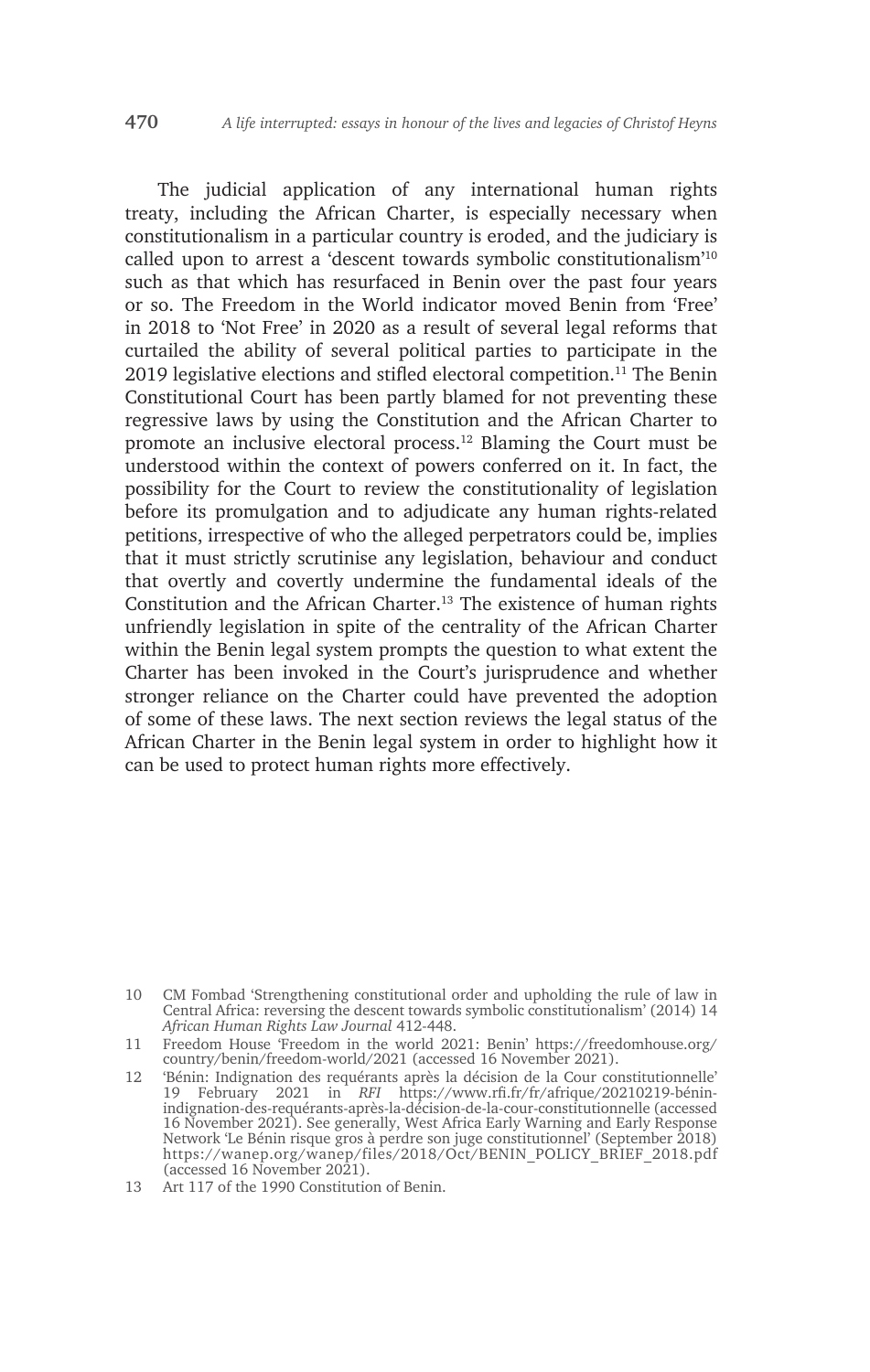# **The legal status of the African Charter under the Benin Constitution**

Article 7 of the Benin Constitution bestows on the African Charter unparalleled constitutional status in the field of African constitutionalism.14 It reads:15

The rights and duties proclaimed and guaranteed by the African Charter on Human and Peoples' Rights adopted in 1981 by the Organisation of African Unity and ratified by Benin on 20 January 1986 *shall be an integral part of the present Constitution and of Beninese law*.

Something is said to be 'an integral part' of another when it is important or necessary and that the other part cannot function without it. In other words, the Benin Bill of Rights<sup>16</sup> and the Constitution cannot be separated from the African Charter. The Charter and other constitutional provisions form part of a system of equal constitutional norms that complement and strengthen one another and must be approached as a whole to provide solutions to constitutional and human rights petitions submitted to the Court.<sup>17</sup>

Given that the provisions of the African Charter are placed at the top of the hierarchy of norms in the Benin legal system, inferior legal norms – whether these are parliamentary acts, regulations and other administrative acts – must conform to the Constitution and the African Charter.<sup>18</sup> This requirement grants the Constitutional Court the competence of annulling inferior norms when they are inconsistent with the Constitution or the African Charter at the behest of any persons seeking to review their constitutional validity. The importance of the African Charter has been reiterated by the Constitutional Court, mainly

- 14 BG Gbago *Le Bénin et les droits de l'homme* (2001) 51. See also I Fall 'Témoignage d'un compagnon d'aventure' in FJ Aïvo (ed) *La Constitution béninoise du 11 décembre 1990: un modèle pour l'Afrique? Mélanges en l'honneur de Maurice Ahanhanzo-Glélé* (2014) 53.
- 15 Emphasis added. It is said that this provision is a mark of the faith of drafters of Benin Constitution in the African human rights system. See FJ Aïvo *Le juge constitutionnel et l'Etat de droit en Afrique: l'exemple du modèle béninois* (2006) 80. The President of the Constitutional Commission, Professor Maurice Ahanhanzo-Glélé indeed worked alongside Keba M'Baye during the drafting of the African Charter on Human and Peoples' Rights. Other scholars believe that article 7 is the logical consequence of article 1 of the African Charter. See H Adjolohoun *Droits de l'homme et justice constitutionnelle en Afrique: le modèle béninois à la lumière de la Charte africaine des droits de l'homme et des peuples* (2011) 95.
- 16 From art 7 to art 40 of the 1990 Benin Constitution.
- 17 *Decision DCC 18-200* of 11 October 2018 at 4. See G Aïvo 'Les recours individuels devant le juge constitutionnel béninois' in FJ Aïvo (ed) *La Constitution béninoise du 11 décembre 1990: un modèle pour l'Afrique? Mélanges en l'honneur de Maurice Ahanhanzo-Glélé* (2014) 547.
- 18 OD Gnamou 'Juridictions constitutionnelles et norme de référence' (2019) 1 *Revue Constitution et Consolidation de l'Etat de Droit, de la Démocratie et des Libertés Fondamentales en Afrique* 87.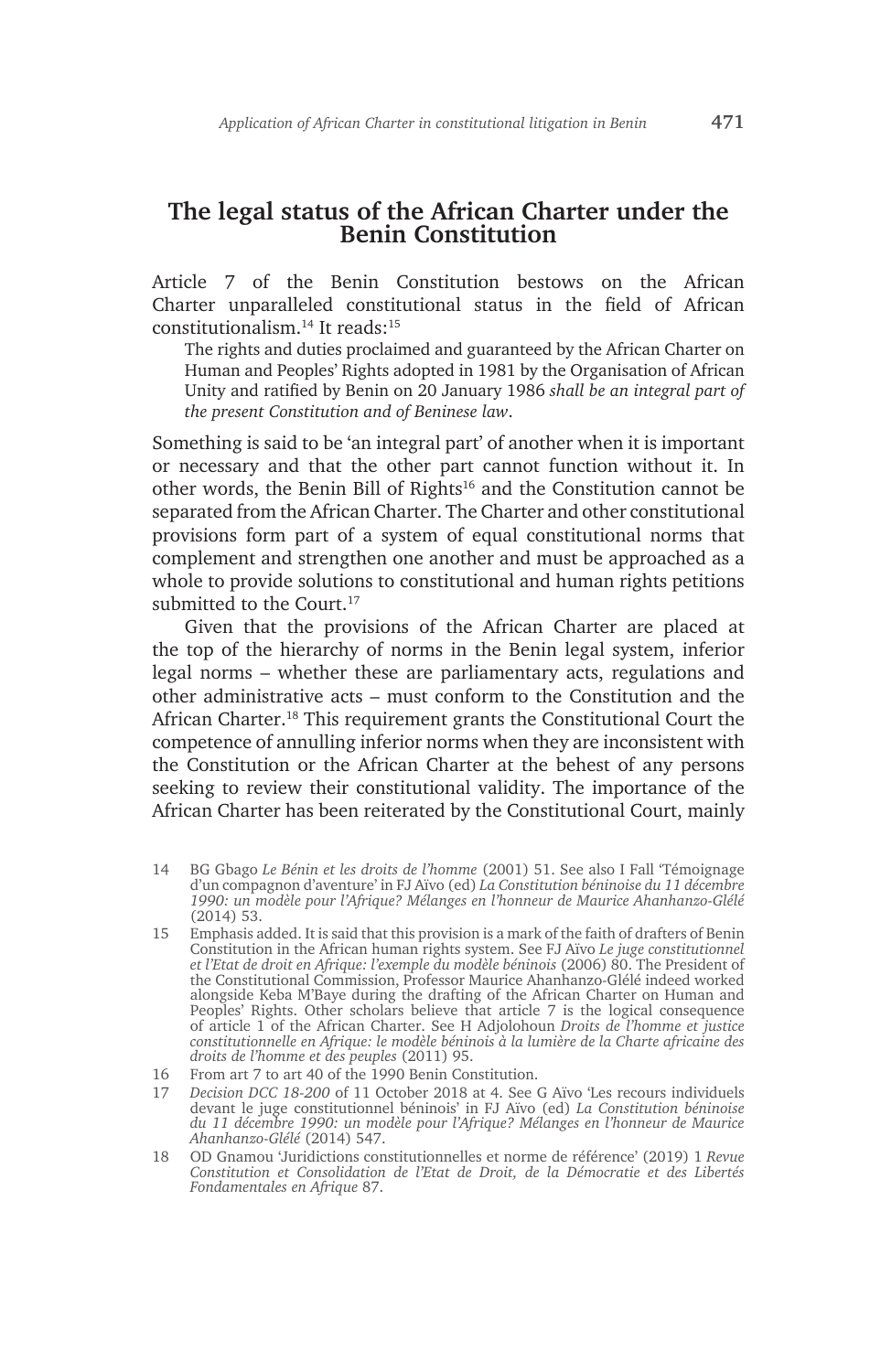by reaffirming that the African Charter is part of the constitutional *corpus* (*bloc de constitutionnalité*).19 The constitutional *corpus* is a set of rules, principles and values contained in legal instruments that are not formally constitutional. These instruments may include organic laws and international human rights treaties. They acquire constitutional status and become constitutionally binding on everyone. Constitutional jurisdictions can rely on them to assess the constitutional validity of inferior norms.20 As an instrument of reference, the Constitutional Court relies on the African Charter directly or in conjunction with other constitutional provisions.21 Similarly, litigants have the option to invoke the Charter alone or together with other constitutional provisions to achieve more effective protection for their rights.

Article 7 of the Benin Constitution must be read in conjunction with both the Preamble to the Constitution and article 147 to appreciate the significance of the African Charter in Benin positive law. Under the Preamble, 'the Beninese people'

reaffirm attachment to the principles of democracy and human rights as they have been defined (…) by the African Charter on Human and Peoples' Rights adopted in 1981 by the Organisation of African Unity and ratified by Benin on 20 January 1986 and whose provisions make up an integral part of this present Constitution and of Beninese law and *have a value superior to the internal law*. 22

The Preamble reiterates the constitutional status of the rights guaranteed by the African Charter and their nature as rights provided under an international treaty ratified by Benin which, based on article 147 of the Constitution, take precedence over domestic legislation.

The African Charter is further 'annexed' to the Benin Constitution. This can readily be seen as a firm commitment of ensuring that the Charter is read alongside the Constitution and equally respected by everyone, including judges, state officials and ordinary citizens.<sup>23</sup>

- 20 P Avril & J Gicquel *Lexique de droit constitutionnel* 16; D Baranger 'Comprendre le « bloc de constitutionnalité »'(2018) 20-21 *Jus Politicum – Revue de droit politique* 104-105. H Akerekoro 'La Cour constitutionnelle et le bloc de constitutionnalité au Bénin' (2016) *Revue d'étude et de recherche sur le droit et l'administration dans les pays d'Afrique* 5 http://afrilex.u-bordeaux.fr/wp-content/uploads/2021/03/ Le\_bloc\_de\_constitutionnalite.pdf (accessed 16 November 2021); D Rousseau *Droit du contentieux constitutionnel* (2016) 231.
- 21 A Tanoh & H Adjolohoun 'International law and human rights litigation in Côte d'Ivoire and Benin' in M Killander (ed) *International law and domestic human rights litigation in Africa* (PULP 2010) 118; EN Youmbi *La justice constitutionnelle au Bénin: logique politique et sociale* (2016) 414; A Essono-Ovono '*Decision DCC 98-043* du 14 mai 1998' (2013) 1 *Annuaire béninois de justice constitutionnelle* 568; H Akerekoro 'Le procès constitutionnel au Bénin' (2013) 1 *Annuaire béninois de justice constitutionnelle* 68.

<sup>19</sup> See *Decision DCC 18-160* of 31 July 2018 at 3.

<sup>22</sup> Emphasis added.

<sup>23</sup> OOM Laleye *La Cour constitutionnelle et le peuple au Bénin: d'un juge constitutionnel institué à un procureur suzerain* (2018) 262; Fondation Konrad Adenauer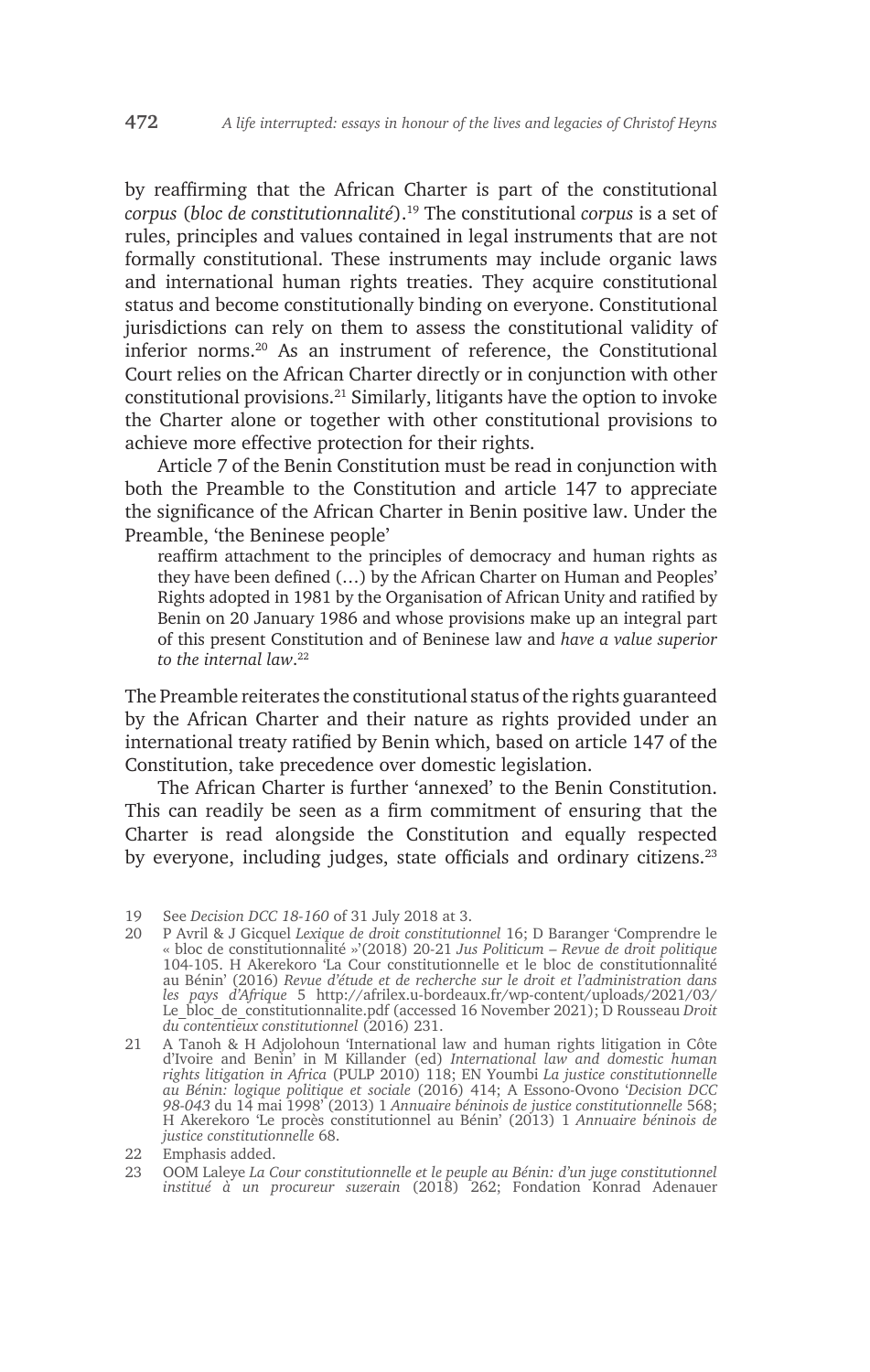Expressed differently, annexing the African Charter to the Constitution serves to raise awareness around the Charter, which, in turn, can increase the likelihood of its being relied upon by litigants. Related to this, article 40 enjoins the state to raise awareness and conduct teachings relative to the African Charter.24 Although the Constitutional Court has repeatedly held this provision to be 'programmatic' in nature,25 it can serve to highlight the intention of drafters of the Constitution to move from an abstract recognition of human rights norms to their concretisation, starting with the infusion of the Charter's ideals into the hearts and minds of citizens.26

Broadly speaking, the importance of the African Charter in Benin is enhanced in four ways. It is an instrument whose normative provisions are incorporated in the Constitution through article 7. The Preamble to the Constitution further clarifies its normative status. The African Charter is subsequently annexed to the Constitution, and the Constitution imposes an obligation to raise awareness about international human rights instruments including the African Charter.<sup>27</sup> Pursuant to article 1 of the African Charter, Benin courts and tribunals and the Constitutional Court,<sup>28</sup> as state organs, are integral parts of the enforcement mechanism of the Charter at the domestic level.<sup>29</sup> They must contribute to ensuring that ideals and values embodied in the Charter are utilised in the improvement of human rights protection in Benin so that the evils of authoritarianism and constitutional instability do not find their way into how parliament, the executive and the judiciary manage public affairs.

There are at least two implications of the legal status of the African Charter insofar as its application in constitutional rights litigation is concerned. First, since some rights in the Benin Constitution are formalistic in their formulation and their normative content is unclear<sup>30</sup> and certain aspects of other rights are not explicitly mentioned in the Constitution, $31$  the application of the African Charter can assist in filling these gaps and clarifying the normative content of these rights. A more

*Commentaire de la Constitution béninoise du 11 décembre 1990* (2009) 27.

24 It reads, 'The State has the duty to assure the diffusion and the teaching of the Constitution, of the Universal Declaration of Human Rights of 1948, of the African Charter on Human and Peoples' Rights of 1981 as well as all of the international instruments duly ratified and relative to human rights'.

27 Adjolohoun (n 15) 96-97.

<sup>25</sup> See *Decision 19-322* of 5 September 2019 at 2; *Decision DCC 19-323* of 5 September 2019 at 2; *Decision DCC 19-324* of 5 September 2019 at 2; *Decision DCC 19-325* of 5 September 2019 at 2; *Decision DCC 19-329* of 5 September 2019 at 2.

<sup>26</sup> See the claim in *Decision DCC Decision 19-322* of 5 September 2019 at 2.

<sup>28</sup> The Constitutional Court does not form part of the judiciary.

<sup>29</sup> R Murray *The African Charter on Human and Peoples' Rights: a commentary* (OUP 2019) 17.

<sup>30</sup> For example, arts 12, 15 and 21 of the 1990 Benin Constitution.

<sup>31</sup> Compare art 17 of the Constitution and 7 of the African Charter.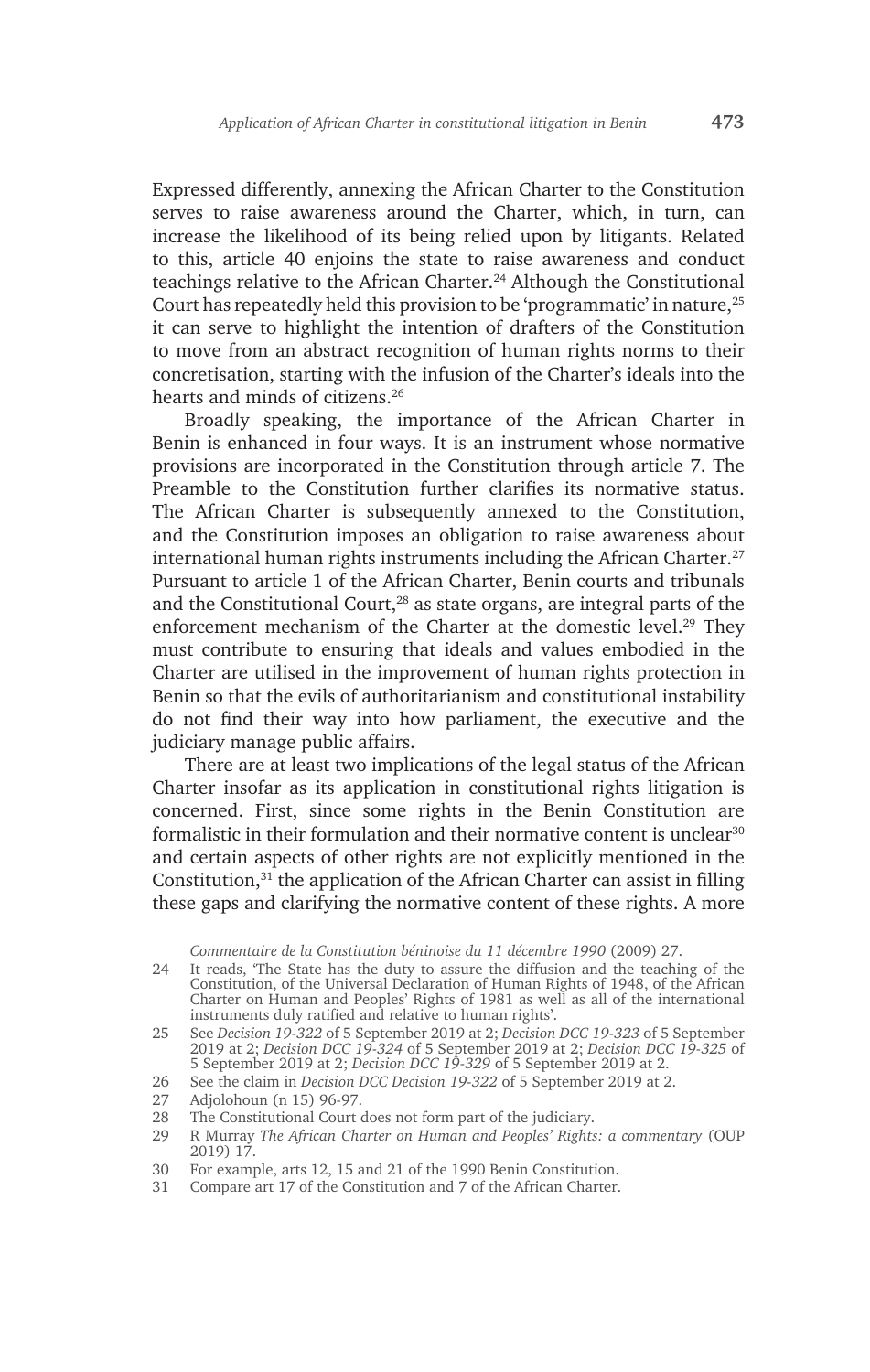significant example of such a role played by the African Charter is the active protection of the right to be tried within reasonable time, the right to be heard by a competent tribunal and the right to family, which are not mentioned in the Bill of Rights.<sup>32</sup> Second, it will probably not make much sense if the Benin Constitutional Court fails to draw inspiration, in constitutional adjudication, from 'international law on human and peoples' rights', particularly from provision of various African instruments on human and peoples' rights as stipulated under article 60 of the African Charter and the interpretation the African Commission and the African Court have developed. This practice is today accepted with approval by the International Court of Justice and several national judges who suggest that dealing with human rights related questions requires interpreters to look at how regional bodies established to interpret and oversee the implementation of human rights treaties have interpreted similar rights.<sup>33</sup> Drawing inspiration from regional human rights bodies thus enables the Benin Constitutional Court to protect and develop human rights properly. While the African Commission, the African Court and the Benin Constitutional Court are different in many respects, they all either quasi-judicial or judicial organs are established to protect human rights against arbitrary deprivation and, importantly, to apply and interpret the African Charter when dealing with human rights petitions. They do not operate in isolation.

It follows from the above discussion that the legal status accorded to the African Charter under the Benin Constitution paves the way for its direct or indirect application in human rights litigation and confers on the Court the ability to tether many legal norms to the African Charter. The constitutional text does not require judges to interpret constitutional rights in a manner consistent with the African Charter.<sup>34</sup>

- 32 See among other *Decision DCC 03-144* of 16 October 2003, *Decision DCC 05-125* of 25 October 2005; *Decision DCC 20-029* of 23 January 2020; *Decision DCC 19-493* of 31 October 2019; *Decision DCC 19-496* of 31 October 2019; *Decision DCC 19-496* of 31 October 2019; *Decision DCC 18-155* of 24 July 2018 at 3; *Decision DCC 01-082*  of 17 August 2001
- 33 M Killander & H Adjolohoun 'International law and domestic human rights litigation in Africa: an introduction' in M Killander (ed) *International law and domestic human rights litigation in* Africa (PULP 2010) 21; TM Daly 'Kindred strangers: why has the Constitutional Court of South Africa never cited the African Court on Human and Peoples' Rights?' (2019) 14(2) *Constitutional Court Review* 403; P Alston 'A framework for the comparative analysis of Bills of Rights' in P Alston (ed) *Promoting human rights through bills of rights: comparative perspectives* (Clarendon 2000) 12. In *Ahmadou Sadio Diallo v Democratic Republic of Congo*, the International Court of Justice pertinently recalled that 'when [it] is called upon, […], to apply a regional instrument for the protection of human rights, it must take due account of the interpretation of that instrument adopted by the independent bodies which have been specifically created […] to monitor the sound application of the treaty in question'; *Ahmadou Sadio Diallo (Republic of Guinea v Democratic Republic of Congo,* Merits, Judgment, ICJ Reports 2010, 639, para 67.

34 See for example sec 233 of the 1996 Constitution of South Africa & sec 326(2) of the 2013 Constitution of Zimbabwe. On consistent interpretation, see SB Traoré *L'interprétation des résolutions du Conseil de sécurité des Nations Unies: contribution*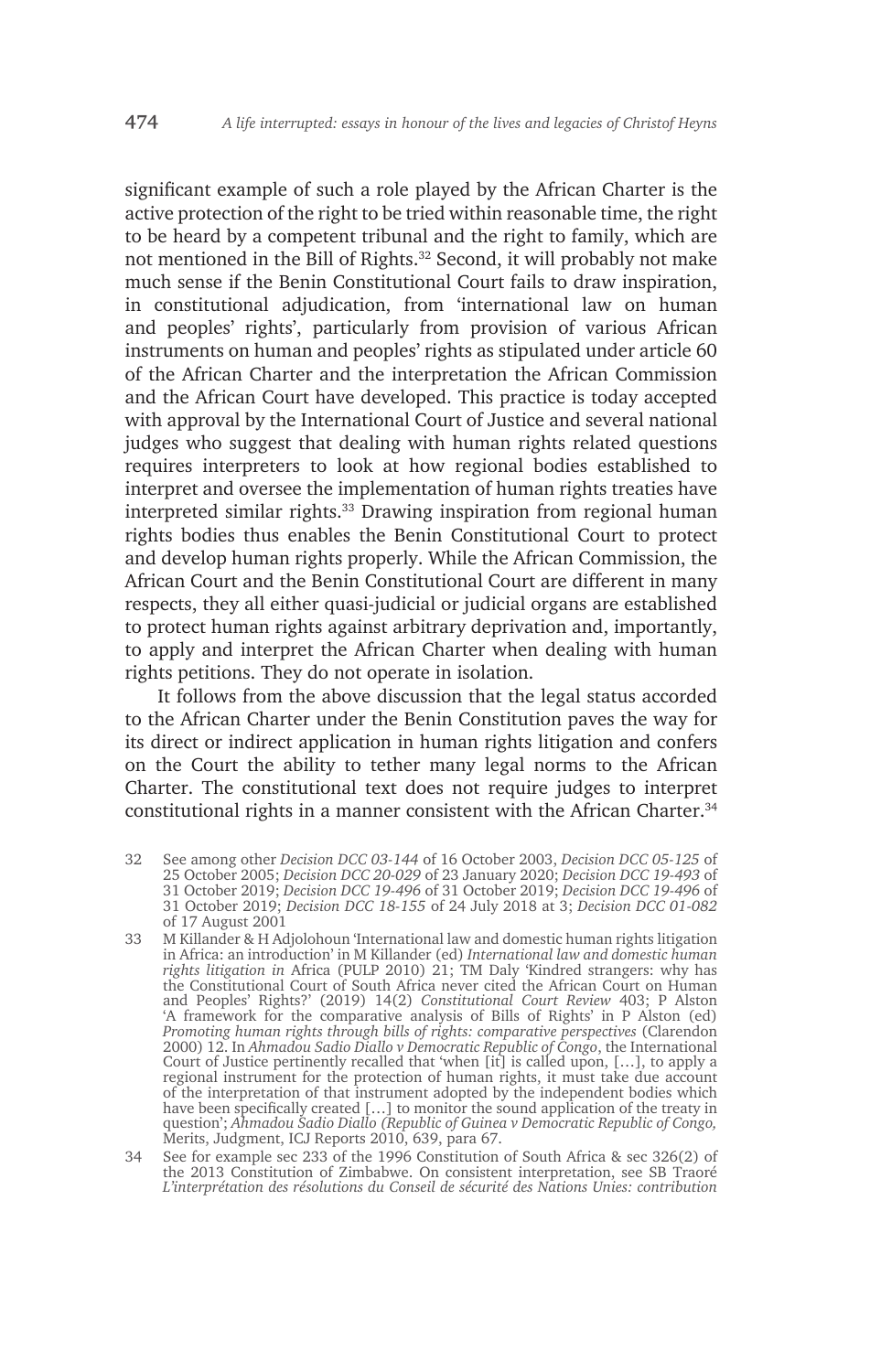This would have been legally redundant given that the constitutional status accorded to the African Charter implies an obligation to ensure that the outcome reached by the Court does not contradict democratic and human rights principles upheld by the African Charter.

# **The African Charter in constitutional adjudication in Benin**

The African Charter can contribute to improving the quality of human rights protection by applying it directly in human rights litigation<sup>35</sup> or, indirectly, by ensuring that the interpretation provided by the Constitutional Court and the outcome reached in litigation are consistent with human rights and democratic ideals, values and principles propelled by the African Charter, its normative protocols and subsequent interpretations of the African Commission and the African Court.36 These two aspects are discussed in the following sections using cases decided by the Benin Constitutional Court.

#### *Direct application of the African Charter*

The Court started by marking its protective territory since its formative stage in the mid 1990s by directly invoking the African Charter against executive orders that infringed the rights of individuals.<sup>37</sup> From the Court's early decisions, it delineated quite clearly how it would be relying on the African Charter to buttress the protection of rights already provided for in the Constitution or those that are indirectly constitutionalised by way of article 7 of the Constitution. In *Decision DCC 18-94* of 3 June 1994, it nullified an inter-ministerial decree that restricted the recruitment for Customs Services to civil servants employed by the Ministry of Finances, holding that it was discriminatory and inconsistent with the Constitution and article 13(2) of the African Charter on 'equal access to public service'.38 In this case, the petitioner argued that the inter-ministerial decree did not conform to the logic of the Constitution and the African Charter, which is in favour of openness and inclusivity in the recruitment.<sup>39</sup> Relying on article  $8(2)$  and  $13(2)$ of the African Charter, the Court reasoned that one of the corollaries of

*à la théorie de l'interprétation dans la société internationale* (2021) 369.

<sup>35</sup> F Viljoen *International human rights law in Africa* (OUP 2012) 527-528.

<sup>36</sup> This flows from the Preamble to the Benin Constitution, article 7 and article 147. It is also the logical consequence of article 1 of the African Charter; see Viljoen (n 35) 528; S Szurek 'Article 1' in M Kamto (ed) *La Charte africaine des droits de l'homme et des peuples et le Protocole y relatif portant création de la Cour africaine des droits de l'homme et des peuples: commentaire article par article* (Bruylant 2011) 109.

<sup>37</sup> *Decision DCC 16-94* of 27 May 1994 at 60.

<sup>38</sup> *Decision DCC 18-94* of 3 June 1994 at 70.

<sup>39</sup> As above.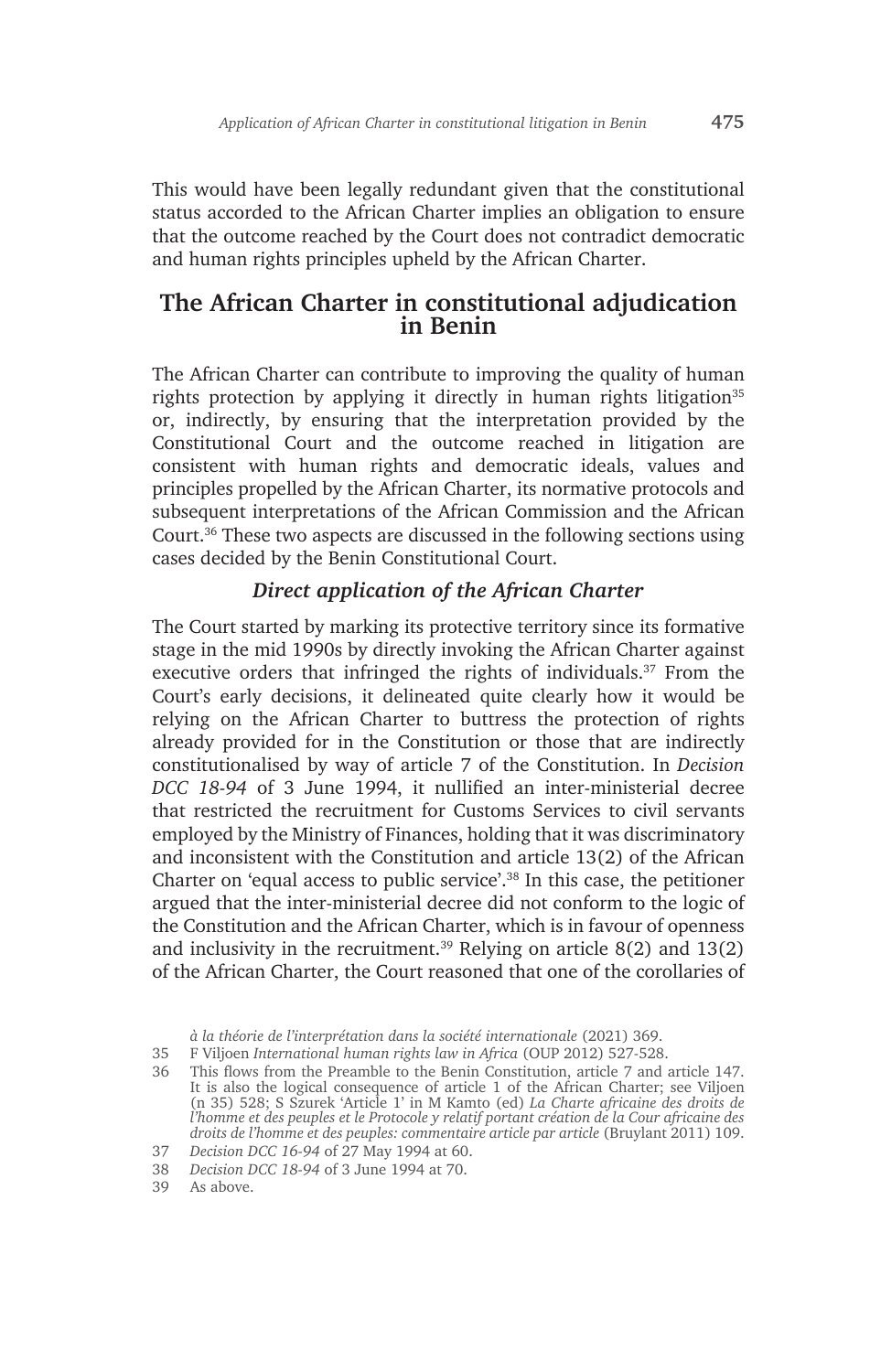the principle of equality provided under those provisions is 'equality in career development'.40

This decision undoubtedly sets the tone for the direct enforcement of the Charter by the Court and litigants. However, although the Charter was used to support the finding of the Court, in the end the Court simply finds a violation of the Constitution and not of the Charter.41 This may be explained by the fact that, since the Charter is an integral part of the Constitution, there is no reason to separately assert the violation of the Charter. The African Charter is not relied upon as an international treaty but as a constitutional norm.42 If it were relied upon as an international treaty in this instance, the Constitutional Court would have been exercising conventionality control – the review of the conformity or compatibility of legislation and other inferior norms including administrative acts to international treaties  $-$  for which it had no jurisdiction.<sup>43</sup> Conventionality control differs from constitutional review, which the Constitutional Court performs, in that the former reviews the conformity of legislation and other inferior norms to international treaties while the latter do so with respect of the Constitution. Using the African Charter as a constitutional norm is designed to ensure that the African Charter leads to greater transformation than when it is invoked as an international treaty, because, as a constitutional norm, the Charter can lead to the nullification of legislation and inferior norms through the authoritative interpretation and application by the Constitutional Court.

By directly invoking the African Charter, the Constitutional Court expunged from the Benin legal order retrogressive provisions of the Penal Code which entrenched double-standards in the criminalisation of adultery;<sup>44</sup> those of the Family Code which institutionalised polygamy;<sup>45</sup> and, very recently, article 6 of the Benin Family Code which empowered the husband to name the child.<sup>46</sup> All these cases are evidence of the combined use of the African Charter with the Constitution to reach conclusions that foster equality between men and women. In *Decision* 

<sup>40</sup> As above.

<sup>41</sup> *Decision DCC 18-94* of 3 June 1994 at 71. See also Tanoh & Adjolohoun (n 21) 118.

<sup>42</sup> On the constitutional and treaty nature of the African Charter in Benin legal system, see CK Tchapnga 'Le juge constitutionnel, juge administratif au Bénin et au Gabon' (2008) 75(3) *Revue française de droit constitutionnel* 571.

<sup>43</sup> Article 117 of the Constitution. See for example *Decision DCC 18-202* of 11 October 2018 at 2-3.

<sup>44</sup> *Decision DCC 09-081* of 30 July 2009 at 3.

<sup>45</sup> *Decision DCC 02-144* of 23 December 2002 at 6. See the discussion in J-L Atangana-Amougou 'Du code des personnes et de la famille devant la Cour constitutionnelle du Bénin. *Decision DCC 02-144* du 23 décembre 2002: observations' (2013) 1 *Annuaire béninois de justice constitutionnelle* 433.

<sup>46</sup> *Decision DCC 21-269* of 21 October 2021 at 6.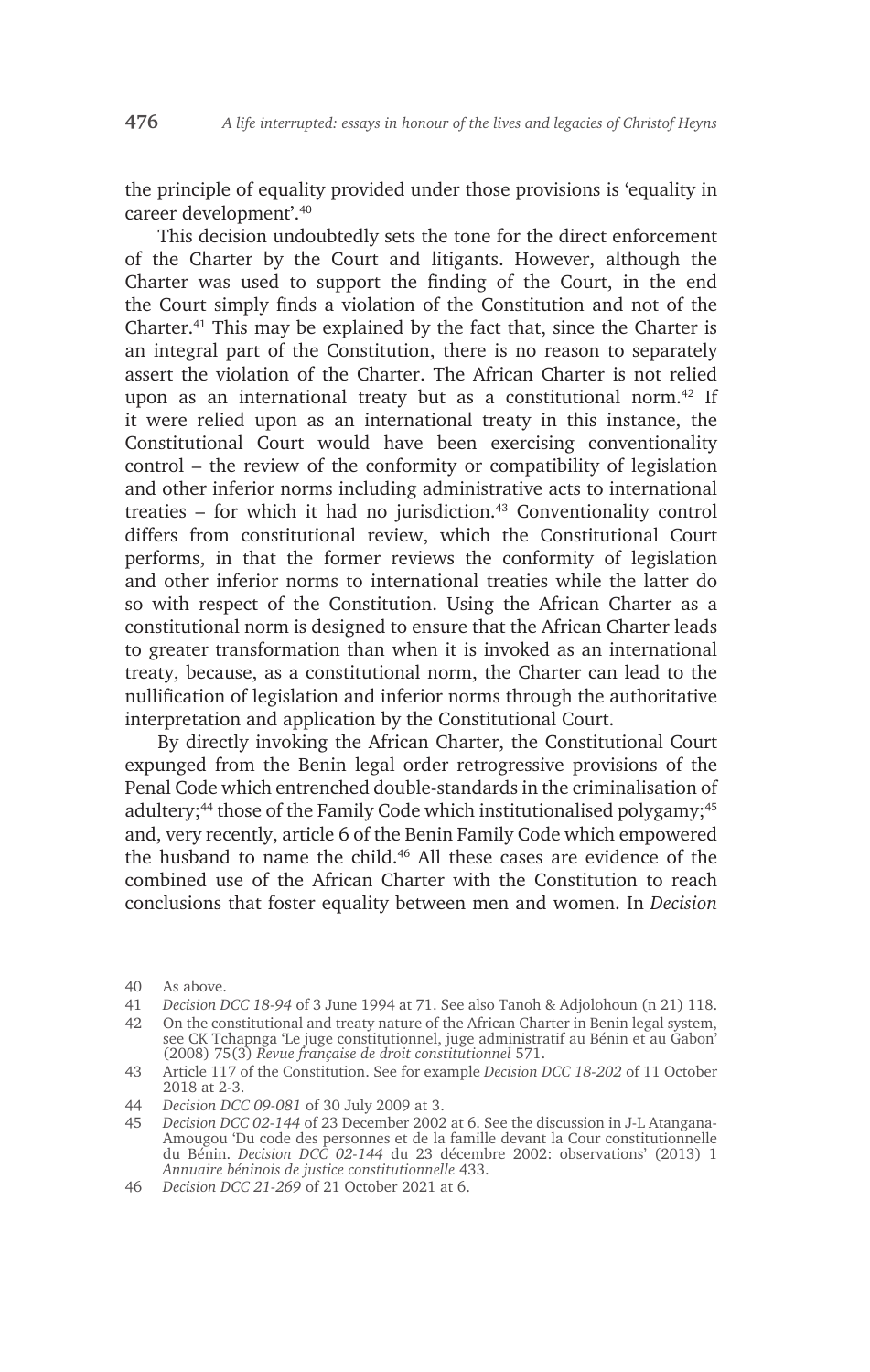*DCC 21-269* of 21 October 2021,<sup>47</sup> the complainant summarised the mischief of articles 6 and 12 of the Benin Family Code as follows:<sup>48</sup>

to allow the father of a legitimate child to confer his name on the child, whereas this possibility is not given to the wife (who also contributed to the birth of the child); to allow that in case of simultaneous recognition of the child born out of wedlock by both parents, the name of the father is given to the said child to the detriment of that of their mother; worse, if the mother had previously recognised the child born out of wedlock and had given him her name and later the father comes to recognise them in the last position, the child will lose the name given to them by their mother and will take the name of the father.

The impugned provisions were said to be contrary to the Constitution and the African Charter by providing, without doing the same for the husband, that the female spouse would add the husband's name to her own and that a remarried widow or divorced woman would take the names of their spouses.49 While invoking the Constitution, the Court invoked two relevant provisions of the African Charter that supported its conclusion in this case, article 3(1) and (2) and article 18(3). The Court held that the latter provision 'gives priority to the protection of women when several fundamental rights are involved'.<sup>50</sup> The Court concluded that there was a violation of the Constitution by utilising arguments based on the Charter, especially article 18(3), which has no equivalent in the Benin Constitution.51 It is seen that the African Charter played several roles in this case: it complemented the protection offered by the Constitution; it served to emphasise the need for protecting women and children; and it iterated that only a constitutional principle may objectively justify the violation of equality between men and women.<sup>52</sup>

The above examples, although progressive in relation to how the African Charter has been applied, do not capture instances when both the Constitution and the African Charter fall short of providing strong protection to certain marginalised groups. A case in point pertains to the absence in the Constitution and the African Charter of measures of affirmative action to increase the participation of women in the decision-making process despite glaring sociological evidence that they have been side-lined in various social and political spheres.<sup>53</sup> In 2010,

- 49 *Decision DCC 21-269* of 21 October 2021 at 2-3.
- 50 *Decision DCC 21-269* of 21 October 2021 at 5.
- 51 *Decision DCC 21-269* of 21 October 2021 at 5.

<sup>47</sup> I am indebted to Professor Sâ Benjamin Traoré who brought this case to my attention when preparing this contribution.

<sup>48</sup> *Decision DCC 21-269* of 21 October 2021 at 2.

<sup>52</sup> As above.

<sup>53</sup> M-O Attanasso *Femmes et pouvoirs politiques au Bénin: des origines dahoméennes à nos jours* (Friedrich Ebert Stiftung 2012) 61; 69-70. An affirmative action provision has been incorporated in the Benin Constitution by way of constitutional amendment in 2019. New Article 26(2) reads: 'Men and women are equal in law. However, the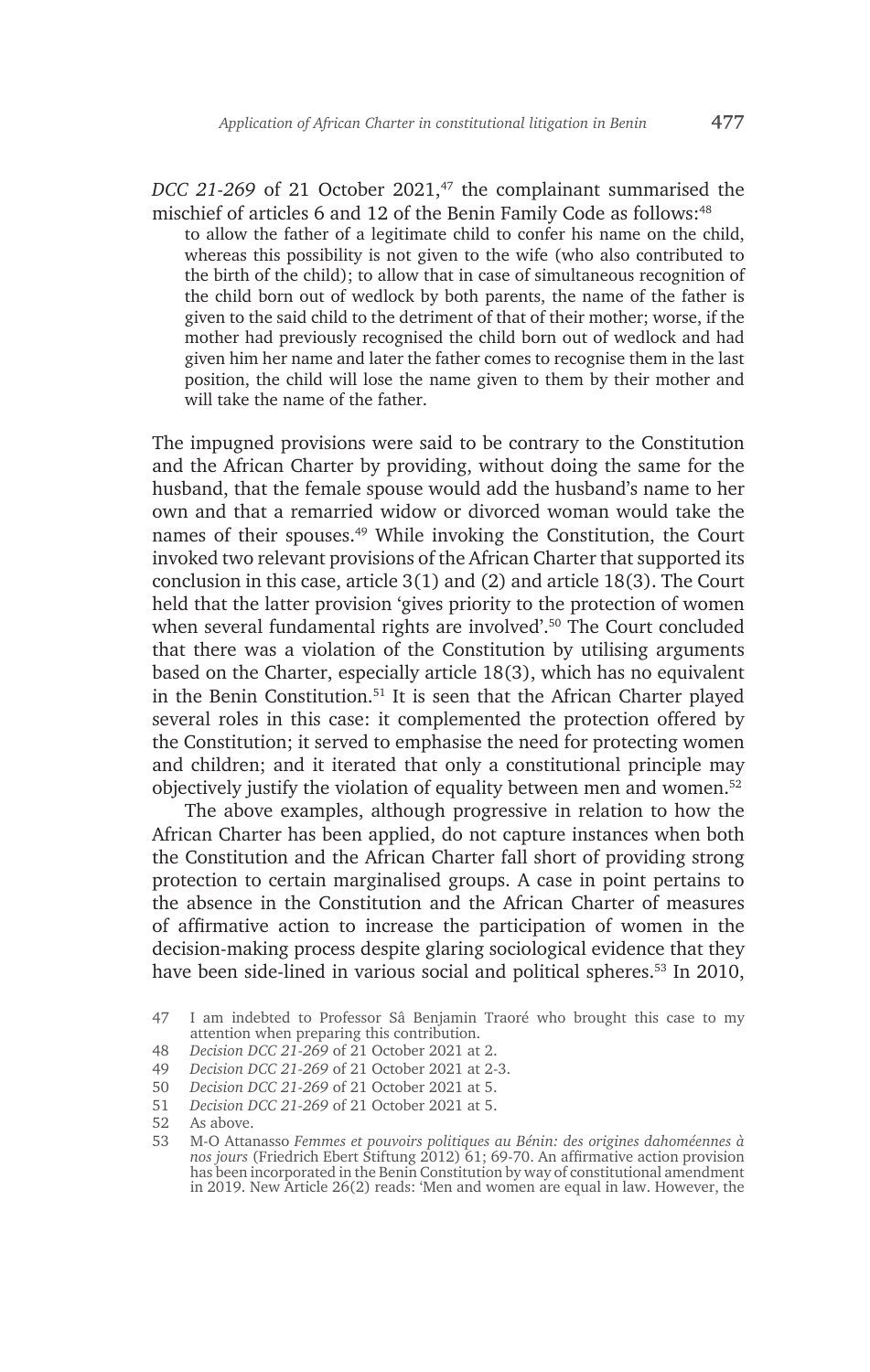a Member of Parliament challenged the constitutional validity of an affirmative action law which enjoined political parties to reserve 20 per cent of seats in parliamentary elections for women.54 He alleged that this would be a violation of men's right to equality based on article 26 of the Constitution and articles 2 and 3 of the African Charter.55 The Court eventually annulled the impugned provision. It reasoned that such discrimination contravened the 'letter and the spirit' of the Constitution and the African Charter.<sup>56</sup> A more dynamic interpretation was required in this case. Regarding women's participation, the African Charter has been improved through subsequent interpretations and the adoption of normative protocols,57 of which the Protocol to the African Charter on Human and Peoples' Rights on the Rights of Women in Africa, binding on Benin,<sup>58</sup> requires parties to take 'positive action to promote participative governance and the equal participation of women in the political life of their countries through affirmative action'.<sup>59</sup>

In another case, the Court was confronted with the hard and politically sensitive task of defining the notion of 'people'. A member of an ethnic group alleged before the Court that their collective rights under articles 19 and 22 of the Charter were violated by a decision of the National Institute of Statistics and Economic Analysis to include their ethnicity in an ethnic group to which they are not affiliated.<sup>60</sup> In defining 'people', the Court adopted a definition which eliminated differences among groups of ethnicities and fostered a common republican identity. It argued that, '…in spite of the cultural, ethnic, linguistic, religious and social diversity that enriches the Nation, the notion of people, within the meaning of the Constitution and the African Charter on Human and Peoples' Rights, which unequivocally designates all citizens, without any distinction, is not reducible to the different socio-cultural groups; that

law may lay down special provisions for the improvement of the representation of the people by women. The State protects the family, especially the mother and the child. It shall provide assistance to persons with disabilities and to the elderly' (emphasis added).

- 54 *Decision DCC 10-117* of 8 September 2010 at 7.
- 55 As above. See the discussion in J-L Atangana-Amougou 'L'élection des membres de l'Assemblée nationale. *Décision DCC 10-117* du 8 septembre 2010: observations' (2013) 1 *Annuaire béninois de justice constitutionnelle* 452-454.
- 56 *Decision DCC 10-117* of 8 September 2010 at 8.
- 57 R Ben Achour 'Les protocoles normatifs à la Charte africaine des droits de l'homme et des peuples' (2020) 4 *Annuaire africain des droits de l'homme* 83.
- 58 Benin ratified it on 30 September 2005 and deposited the instrument of ratification two weeks later. Ratification table https://au.int/sites/default/files/treaties/37077 sl-PROTOCOL%20TO%20THE%20AFRICAN%20CHARTER%20ON%20 HUMAN%20AND%20PEOPLE%27S%20RIGHTS%20ON%20THE%20RIGHTS%20 OF%20WOMEN%20IN%20AFRICA.pdf (accessed 16 November 2021).
- 59 Article 9; F Viljoen 'An introduction to the Protocol to the African Charter on Human and Peoples' Rights on the Rights of Women in Africa' (2009) 16(1) *Washington and Lee Journal of Civil Rights and Social Justice* 23.
- 60 *Decision DCC 18-200* of 11 October 2018 at 2.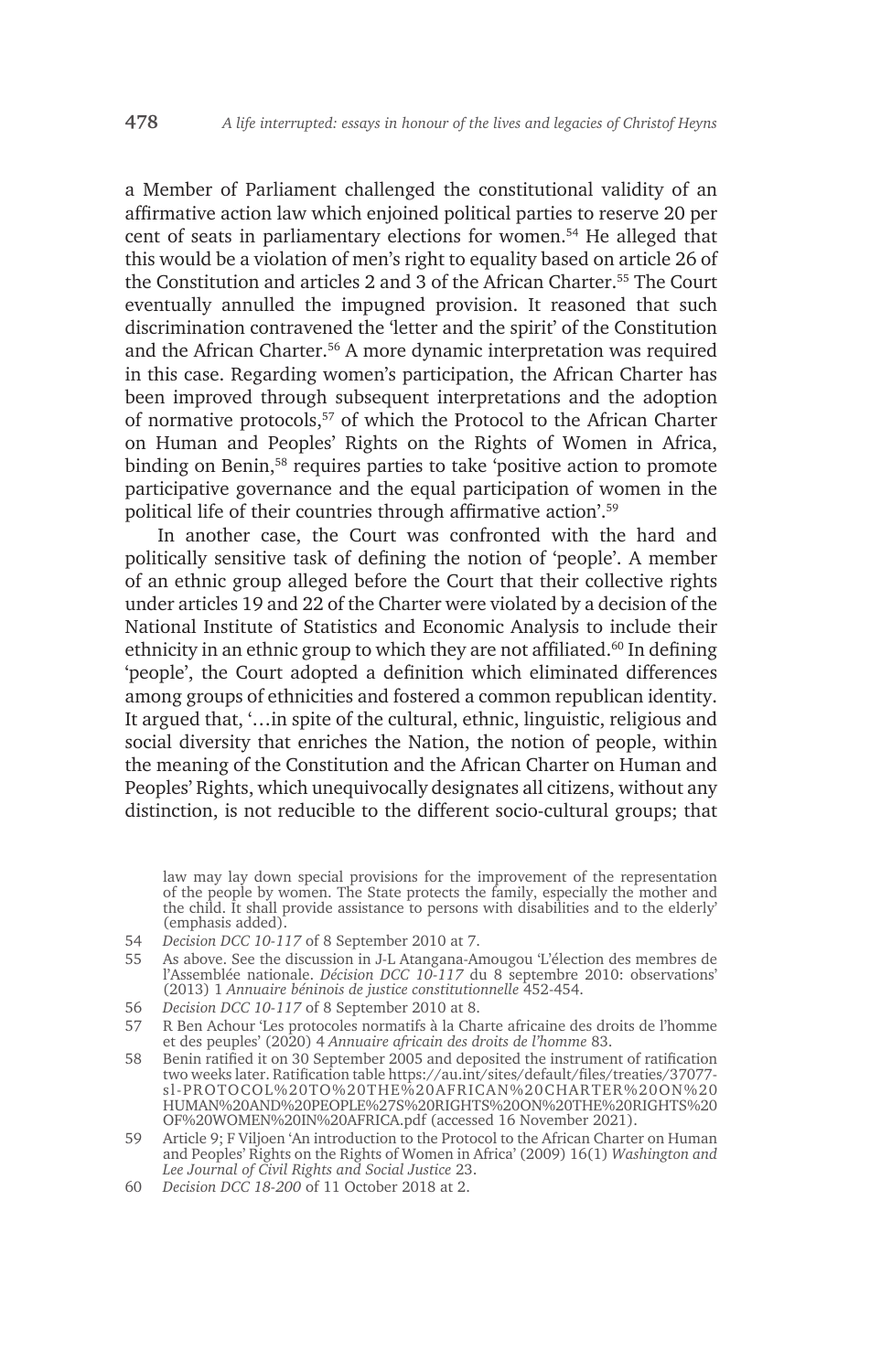the indivisibility of the Republic necessarily entails the unity of people, without this constituting a negation of the right of each socio-cultural group to flourish ...'.<sup>61</sup> Reducing the concept of 'people' to 'citizens' does not accord with the practice of the African Commission and the African Court which have recognised that sub-groups within each state may qualify as people.<sup>62</sup> These two regional human rights bodies are generally flexible when defining the concept of people because they do so on a case-by-case basis, based on the nature of the contested right,<sup>63</sup> guided by considerations such as 'common historical tradition, a racial or ethnic identity, cultural homogeneity, linguistic unity, religious and ideological affinities, …'.64 The invocation of the African Charter in this case establishes diverging standards for protection.

The Benin Constitutional Court has not developed a detailed and dynamic approach to the application of the African Charter. In the almost 25 years since the Court has been in existence, its approach with respect to the Charter has not evolved; the Court simply refers to the Charter provisions without further developments. The engagement with the African Charter has remained formalistic and similar in all the cases heard. Direct application of the African Charter has not resulted in serious engagement between the Court, litigants and state entities on the importance of the African Charter in Benin democracy in relation to what role it could play in preventing undemocratic practices of state services. A similar trend is observed in relation to the failure to give indirect effect to the African Charter as discussed in the next section.

#### *Indirect application of the African Charter or lack thereof*

If mere direct application of the African Charter by and before the Benin Constitutional Court could be regarded as being progressive in some cases, several other cases illustrate how the African Charter and the jurisprudence of the African Court and Commission could have been invoked to prevent some regressive constitutional and legislative changes from being allowed to take place. This section looks at a number of cases that came before the Court between June 2018 and June 2021, in relation to the 2019 and 2021 elections, where the Court passed by an opportunity to align its decisions with the Charter. These cases are also compared to and contrasted with similar pronouncements by the African Commission and the African Court, which would have aided the Benin Constitutional Court not to lower the standard of the protection of rights.

<sup>61</sup> *Decision DCC 18-200* of 11 October 2018 at 5-6.

<sup>62</sup> *Gunme and Others v Cameroon* (2009) AHRLR 9 (ACHPR) 2009, para 178.

<sup>63</sup> Viljoen (n 35) 219.

<sup>64</sup> *Gunme and Others v Cameroon*, para 170.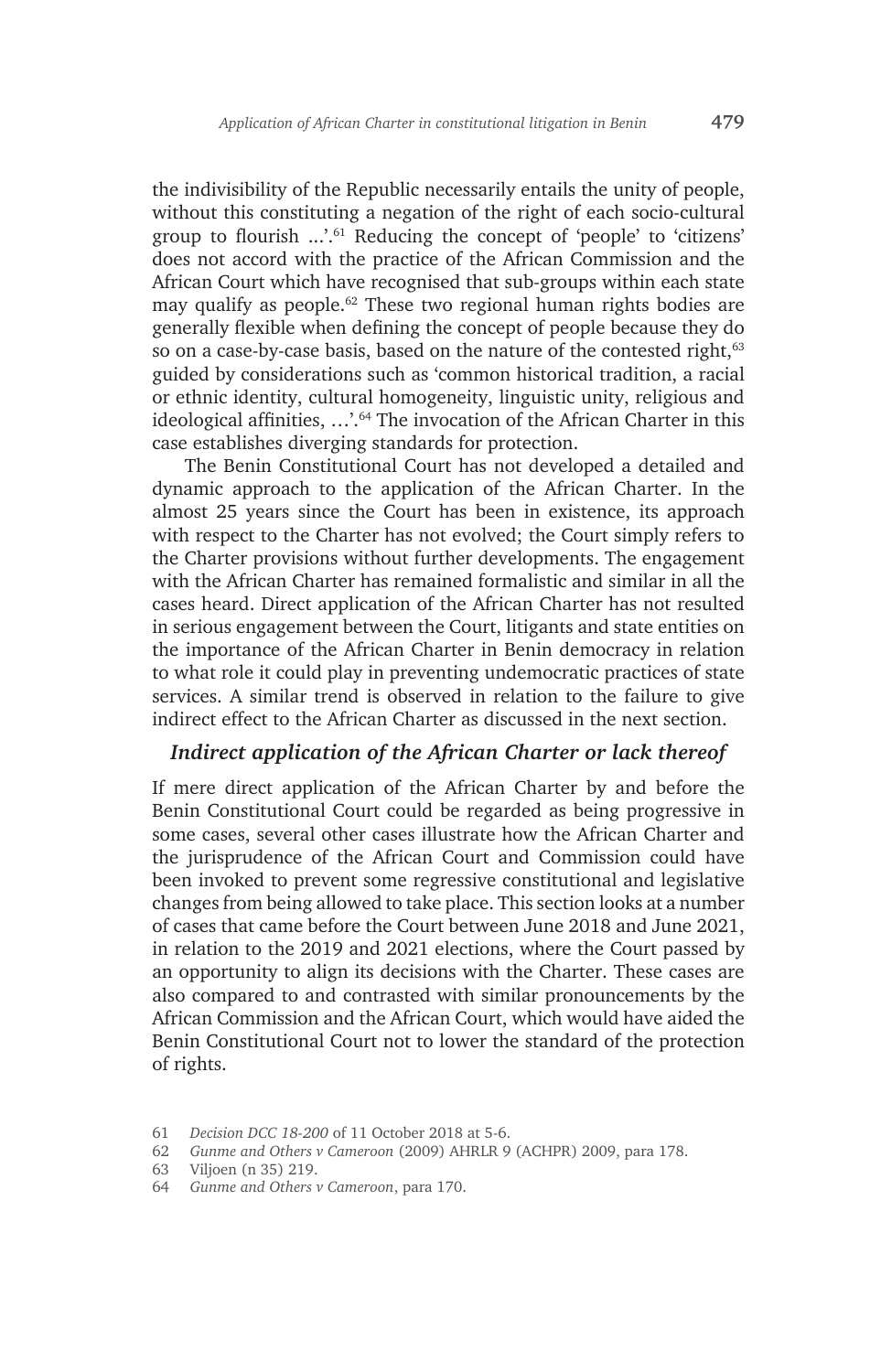The first instance of the failure to align its decisions with the African Charter arose in a series of petitions challenging, on the one hand, the constitutional amendment which instituted the principle of sponsorship for presidential candidates,<sup>65</sup> and, on the other, the revision of the electoral law which clarified the modalities of application of the principle of sponsorship.66 The context is relevant here. On 7 November 2019, 47 amendments<sup>67</sup> to the Constitution of Benin were adopted; one of which prohibited citizens from running for President unless they are sponsored by elected officials.<sup>68</sup> The new article 44 provides that '[n]o one may be a candidate for the office of President of the Republic or Vice-President of the Republic unless he or she […] is duly sponsored by elected officials in accordance with the conditions and procedures established by law'. Parliament subsequently passed Act 2019-43 of 15 November 2021, which required presidential candidates to be sponsored by a minimum of 10 per cent of members of the National Assembly and mayors.<sup>69</sup> Each presidential candidate is required to garner 16 sponsors from the 160 MPs that make up the National Assembly. In practice, this threshold is not easy to meet because the ruling coalition has 154 MPs, making it difficult for many presidential candidates, including independent candidates, $70$  to be sponsored. $71$ 

Clearly, invoking article 10 of the African Charter on the right to free association of independent candidates and article 13 on political participation, as developed in the *Tanganyika Law Society, Legal and Human Rights Centre and Reverend Christopher R Mtikila v Tanzania*  (*Mtikila* case)72 would have pointed Benin Constitutional Court decisions in another direction.73 The *Mtikila* case is the evidence of the Charter's commitment to preventing unjustifiable restrictions imposed on the right to political participation and the freedom of association but the Court turned a blind eye to it. The *Mtikila* case was relevant in this series of petitions by emphasising the duty of ensuring that limitations to

- 66 *Decision EP 21-001* of 21 January 2021 at 2-7; *Decision EP 21-003* of 17 February 2021 at 1-2; *Decision EP 21-005* of 17 February 2021; *Decision EP 21-012* of 17 February 2021 at 2; *Decision EP 21-013* of 17 February 2021 at 2; *Decision EP 21-014* of 17 February 2021 at 2-3; *Decision DCC 21-067* of 4 March 2021 at 2-3; *Decision DCC 21-069* of 4 March 2021 at 2; *Decision DCC 21-070* of 4 March 2021 at 2.
- 67 *Decision 19-504* of 6 November 2019.
- 68 Art 44.
- 69 Art 132(8).
- 70 *Decision DCC 21-067* of 4 March 2021; *Decision EP 21-008* of 17 February 2021 at 2; *Decision DCC 21-011* of 7 January 2021 at 3.
- 71 *Decision EP 21-013* of 17 February 2021 at 2.
- 72 (merits) (2013) 1 AfCLR 34.<br>73 See New Nation Movement NI
- 73 See *New Nation Movement NPC and Others v President of the Republic of South Africa and Others* 2020 (8) BCLR 950 (CC), paras 38-40.

<sup>65</sup> *Decision DCC 21-011* of 7 January 2021 at 3; *Decision DCC 21-073* of 4 March 2021 at 2-3.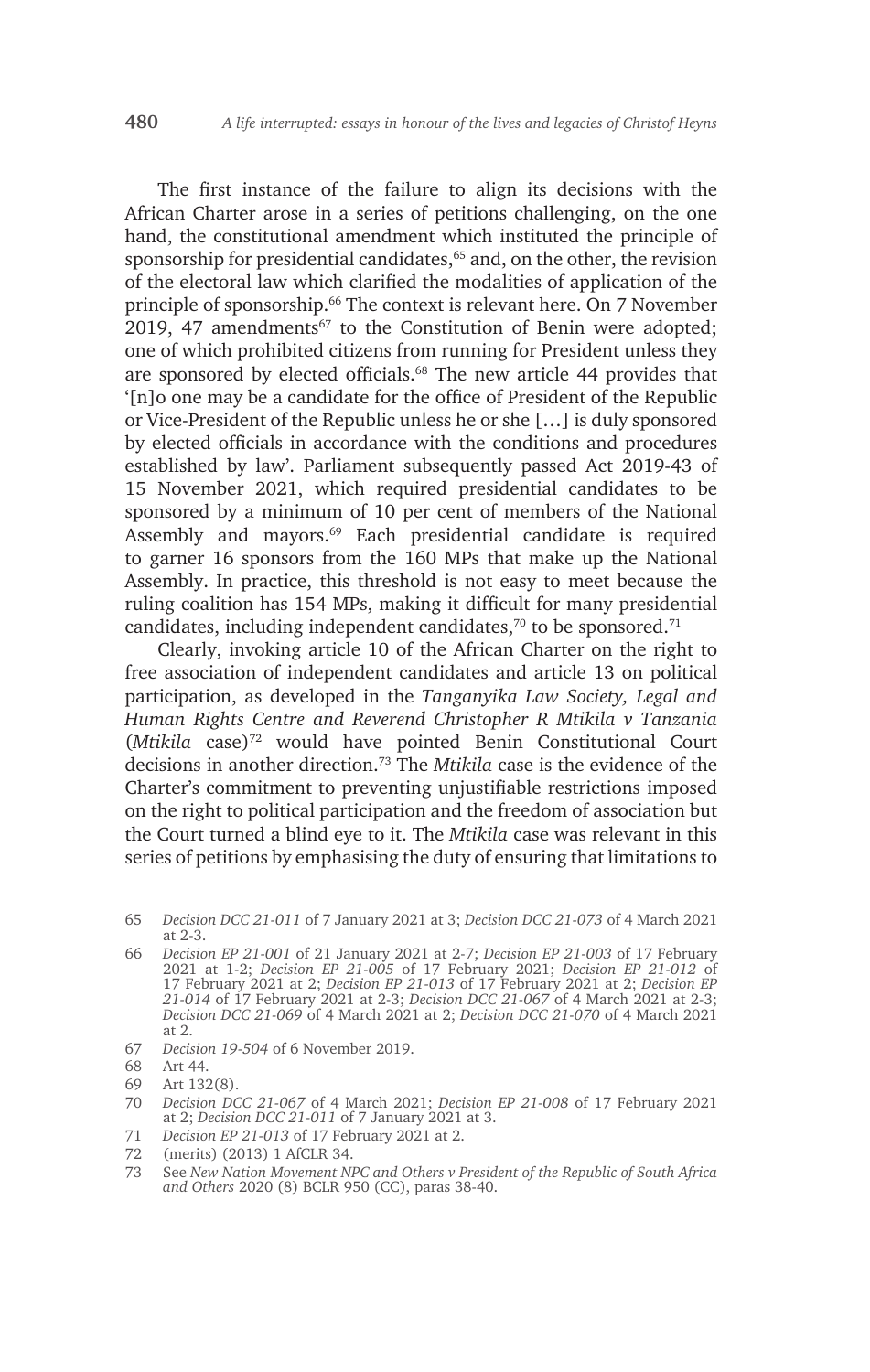political participation are necessary and proportionate to the aim sought so that no amendment would be introduced to Benin legislation that would have the effect of reducing the participation of candidates.<sup>74</sup> This lack of interest in referring to African Court decisions cannot be blamed on the ignorance of their existence by the Benin Constitutional Court as some litigants brought them to the attention of the Constitutional Court.75 Strikingly, the Court did not allude to these arguments when addressing the case. Furthermore, the claim that constitutional and legislative amendments discriminated against independent candidates was worth being investigated.76 The enforcement of these amendments would most likely amount to what the African Court characterised as the negation to freedom of association because individuals would be forced 'to associate with others' or others are forced to associate with the individual<sup>77</sup> to expect elections. What the Benin Court missed was that article 10 of the African Charter could be construed to mean the 'freedom to associate and freedom not to associate'.78

The imposition of sponsorship within a parliament composed of supporters of the incumbent who was equally a candidate rendered the ability to obtain sponsorship perilous, difficult and beyond the reach of many candidates. As a consequence, running for president, a right recognised for all, would become impossible for many citizens.79 The fact that candidates who did not obtain sponsorship turned to the Constitutional Court for it to enjoin parliamentarians to offer them sponsorship signalled total disarray, despair and loss of confidence in a parliamentary chamber led by a power-hungry majority.80 The failure to give effect to the values of the African Charter by scrutinising limitations runs counter to the Benin Court's own decisions where it held that, for restrictions to be necessary, they should be proportionate and justifiable

<sup>74</sup> Petitioners in similar political rights invoked *Mtikila* case. See *Decision DCC 19-266*  of 25 July 2019 at 2 and *Decision 18-197* of 2 October 2018 at 2.

<sup>75</sup> *XYZ v Benin* (merits and reparations), Application 10/2020 and *Houngoue Eric Noudehouenou v Benin* (merits and reparations), Application 3/2020 were referred to in *Decision EP 21-003* of 17 February 2021.

<sup>76</sup> *Decision DCC 21-067* of 4 March 2021; *Decision EP 21-008* of 17 February 2021 at 2;

<sup>77</sup> *Mtikila*, para 112.

<sup>78</sup> *Mtikila*, para 113. For South Africa, see *New Nation Movement NPC and Others v President of the Republic of South Africa and Others* 2020 (8) BCLR 950 (CC), para 60.

<sup>79</sup> For analogical reasoning, see Khampepe J in *South African Diamond Producers Organisation v Minister of Minerals and Energy N.O. and others* (2017) 10 BCLR 1303 (CC), para 68: 'However, one may also conceive of legislative provisions that, while not explicitly ruling out a group of persons from choosing a particular trade, does so in effect, by making the practice of that trade or profession so undesirable, difficult or unprofitable that the choice to enter into it is in fact limited'.

<sup>80</sup> *Decision EP 21-006* of 17 February 2021; *Decision EP 21-013* of 17 February 2021 at 3; *Decision EP 21-015* of 17 February 2021 at 2.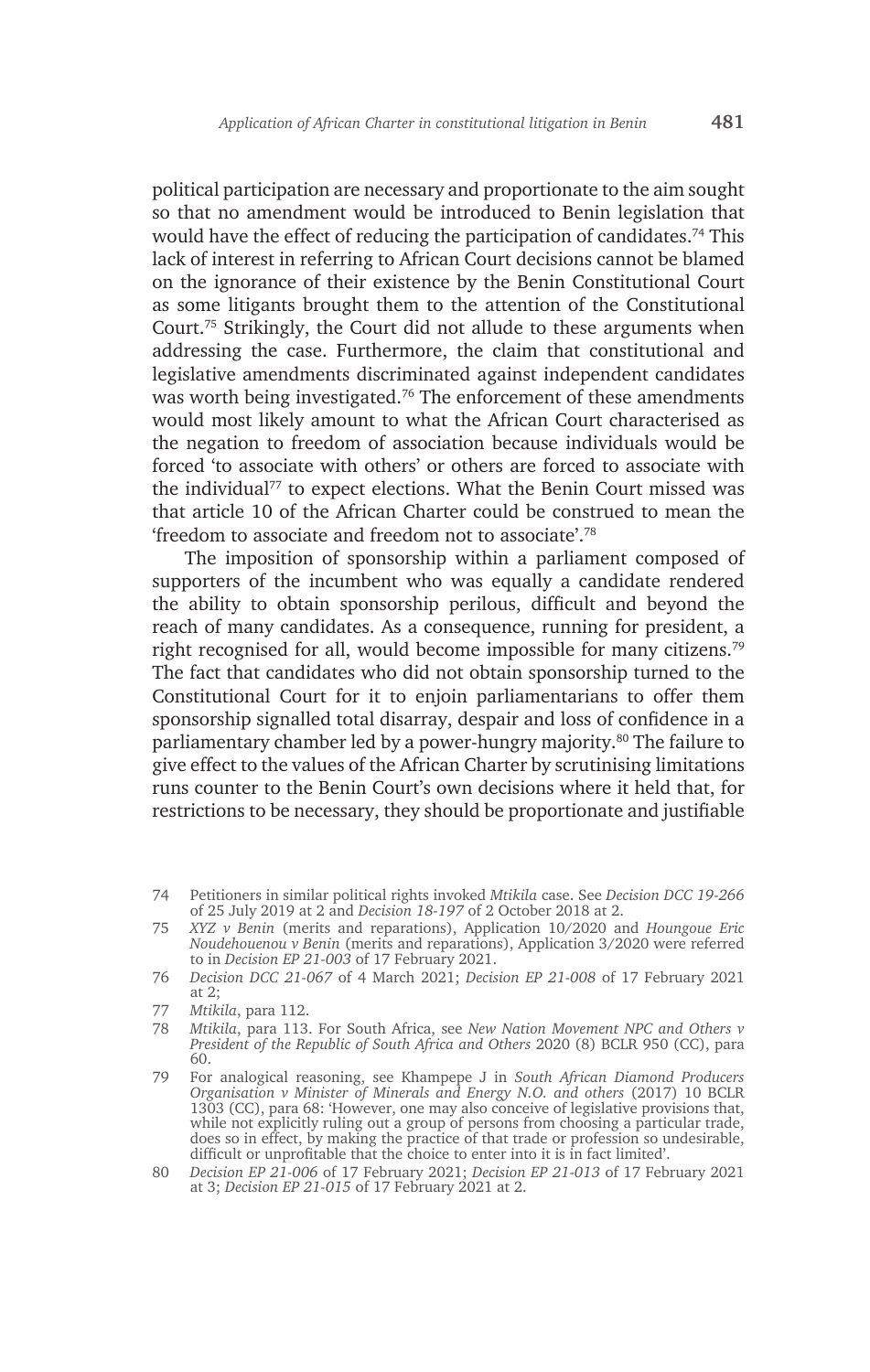in a democratic society, $81$  a stance similar to international human rights bodies.

There is an emerging consensus that the principle of sponsorship should either not be resorted to in elections or, if it is, its implementation must be well thought out to facilitate political participation and electoral competition.82 In a recent decision, the the Economic Community of West African States Court of Justice ruled that a legislative amendment introducing the principle of sponsorship in Senegal ahead of the 2019 elections violated the secrecy of the vote and was an impediment to the right to participate in elections as a candidate.<sup>83</sup> The Court reached such a conclusion after a careful consideration of several international (human rights) instruments that Benin had also ratified, including the African Charter.<sup>84</sup> Besides this, General Comment 25 of the UN Human Rights Committee (participation in public affairs and the right to vote) developing article 25 of the International Covenant on Civil and Political Rights is pertinent to this question. It indicates that '[i]f a candidate is required to have a minimum number of supporters for nomination this requirement should be reasonable and not act as a barrier to candidacy'.<sup>85</sup> These developments reaffirm the necessity not to make participation in elections the preserve of certain individuals, as candidates, as it was once the case in many African countries before the so-called third wave of democratisation.

From another perspective, it may be suggested that, since the principle of sponsorship was introduced through constitutional, and not legislative, amendments, both the ability of the African Charter to prevent constitutional amendments which violate human rights and that of the Court to annul them was limited by the lack of the Court's jurisdiction to review the constitutionality of amendments introduced by the primary (the people) or the derived (National Assembly) constituent powers.86 Put differently, the Constitutional Court lacked the power to control constitutional amendments because its power was limited to reviewing compliance with procedural rules for constitutional amendment or whether or not certain non-amendable provisions<sup>87</sup> had

84 *L'Union sociale libérale (USL)*, paras 99-102.

86 *Decision 21-073* of 4 March 2021.

<sup>81</sup> See for example *Decision DCC 20-536* of 16 July 2020 and *Decision DCC 20-497* of 4 June 2020 at 2.

<sup>82</sup> D Zounmenou & N Adam 'Les « réformes électorales » étouffent la démocratie en Afrique de l'Ouest' 25 March 2021 in *ISS Today* https://issafrica.org/fr/iss-today/ les-reformes-electorales-etouffent-la-democratie-en-afrique-de-louest 16 November 2021).

<sup>83</sup> *L'Union sociale libérale (USL) c. L'Etat du Sénégal*, Application ECW/CCJ/APP/59/18, Judgment ECW/CCJ/JUD/10/21 (28 April 2021), para 104.

<sup>85</sup> para 17.

<sup>87</sup> Article 156 of the Constitution reads: 'No procedure for revision may be instituted or continued when it shall undermine the integrity of the territory. The republican form of government and the secularity of the State may not be made the object of a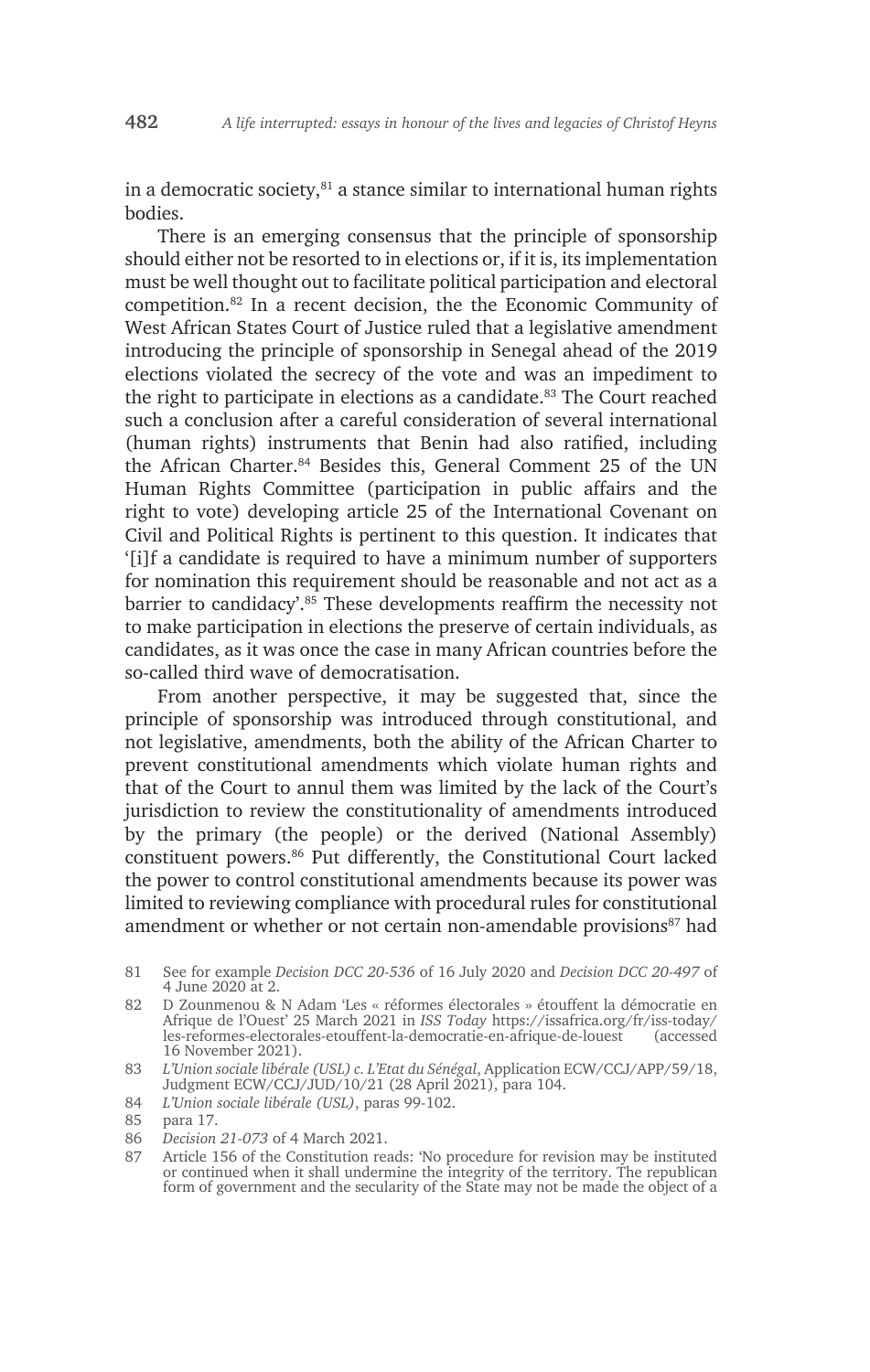been changed.88 It is contended that a court willing to align its outcome with Charter rights had two workable alternatives. In the first place, the constitutional provision introducing the principle of sponsorship left to the National Assembly the power to determine conditions for sponsorship and how the principle could be implemented. This legal possibility suggests that the Court, although it did not have powers to review the constitutionality of the principle of sponsorship, could at least make sure the conditions and the modalities for sponsorship established through law are 'reasonable'.<sup>89</sup> In addition, the Court has generally nullified constitutional amendments not obtained through 'national consensus'.90 On these grounds, there was a possibility of the conformity of constitutional amendments to this principle being reviewed.91

In another petition, the Constitutional Court did not consider progressive interpretations of the African Charter that prohibited unconditional amnesty legislation. In November 2019, the President of Benin approached the Benin Constitutional Court to review whether Act 2019-93 relating to amnesty for criminal acts, misdemeanours and contraventions committed during the legislative elections of April 2019 conformed to the Constitution, and, thus, indirectly to the African Charter.<sup>92</sup> The terse response of the Court was affirmative. Reaching such a conclusion was almost surprising owing to the unusual content of the amnesty legislation.93 Most scholars and international tribunals tend to favour conditional amnesties because blanket amnesties exclude any form of accountability.<sup>94</sup> The African Commission<sup>95</sup> and the African Court<sup>96</sup> have taken similar positions. The pronouncements of

revision'.

- 88 *Decision DCC 21-011* of 7 January 2021 at 5-6; *Decision DCC 19-504* of 6 November 2019 at 2-4.
- 89 General Comment 25 of the UN Human Rights Committee (participation in public affairs and the right to vote), CCPR/C/21/Rev.1/Add.7, para 17.
- 90 *Decision DCC 06-074* of 8 July 2006. See SH Adjolohoun 'Centralised model of constitutional adjudication: the Constitutional Court of Benin' in CM Fombad (ed) *Constitutional adjudication in Africa* (OUP 2017) 72.
- 91 This was the basis of one of the claims in *Decision DCC 21-011* of 7 January 2021 at 3.
- 92 *Decision DCC 19-503* of 6 November 2019.
- Art 2 of Act 2019-93 on amnesty for criminal acts, misdemeanours and felonies committed during the legislative elections of April 2019 provides that, 'in application of the provisions of article 1 of the present law, all proceedings initiated shall be devoid of purpose, the judgments or rulings pronounced shall be null and void and the persons detained provisionally or in execution of the judgments or rulings pronounced shall be released if they are not held for other legal reasons'.
- 94 SA Dersso 'Interrogating the status of amnesty provisions in situations of transition under the Banjul Charter: review of the recent jurisprudence of the African Commission on Human and Peoples' Rights' (2019) 3 *African Human Rights Yearbook* 383.
- 95 *Thomas Kwoyelo v Uganda,* Communication 431/12, para 293.
- 96 *Sébastien Germain Marie Aïkoué Ajavon v Benin* (merits and reparation), Application 62/2019, para 239.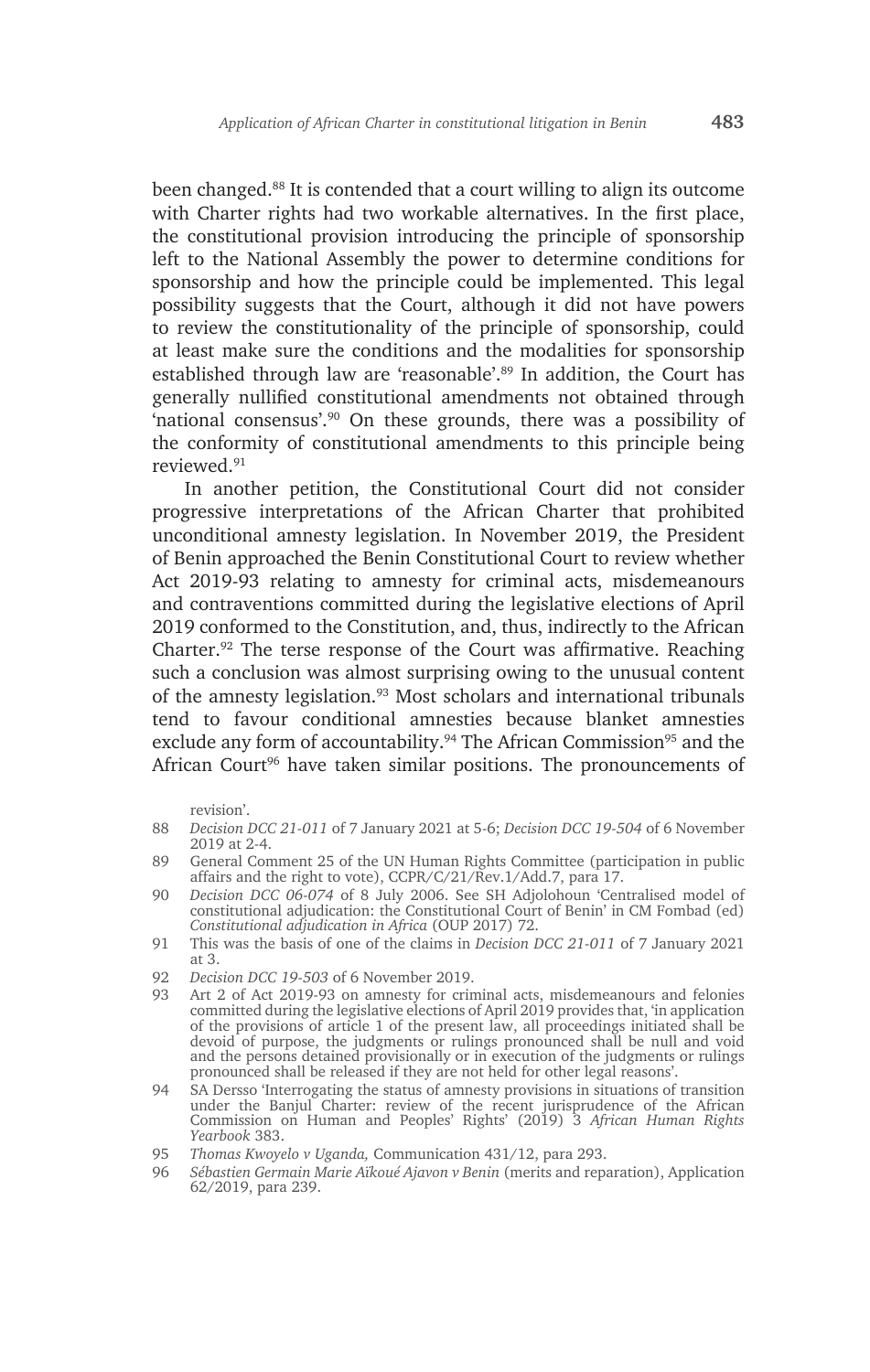the latter two bodies based on the Charter have made it clear that the power of states to grant amnesty to perpetrators of various violations of international (human rights) law is constrained by states' obligations to investigate and prosecute human rights violations and ensure victims have their cases heard before competent tribunals. It is clear that the Constitutional Court's approach effectively endorses the violation of article 7 of the African Charter and fails to hold the executive and the legislature bound by the limitations imposed on their powers in an era of constitutionalism.

The strategic deference of the Court to the legislature and the executive may account for its unwillingness to choose alternative outcomes that could align decisions of the Court with the African Charter. In the last three years of operation (June 2018 - June 2021),  $97$ the Court has tended to declare any proposed laws presented to it by the President of the Republic constitutional even when some of them, such as the amnesty law, appear to be glaringly in violations of the African Charter.98 The Court seems to align its policy preference with that of the executive and the legislature not only to gain support from it and shield itself from external attacks but also to prevent the type of tension which had emerged between the previous composition of the Court and the office of the President of the Republic and National Assembly. The previous composition of the Court was brave enough to nullify certain legislative amendments reviewed by it.<sup>99</sup> The current President of the Court initiated and defended some of the legislation nullified by the Constitutional Court in January 2018 before his appointment to the Court.100 These laws were reinterpreted in favour of the government after he held the reins of the Court. His proximity with the Benin President has continued to raise suspicion about the Court's ability to

97 The period between June 2018 and June 2021 symbolises three years since new judges of the Constitutional Court were appointed. See 'La Cour Djogbénou trois ans après: Gilles Badet parle des innovations' 8 June 2021 https://ortb. bj/a-la-une/la-cour-djogbenou-trois-ans-apres-gilles-badet-parle-des-innovations/ (15 December 2021). This period symbolises a jurisprudential shift from what can be characterised as 'judicial activism' previous judges tended to adopt on public interest and democratic issues to 'judicial restraint'.

98 See also *Decision DCC 18-141* of 28 June 2018 which re-interprets in favour of the National Assembly and government policy preferences, three earlier rulings, *Decision DCC 18-001* of 18 January 2018; *Decision DCC 18-003* of 22 January 2018 and *Decision DCC 18-004* of 23 January 2018; and *Decision DCC 18-142* of 28 June 2018 reinterpreting *Decision DCC 18-005* of 23 January 2018.

99 See *Decision DCC 18-001* of 18 January 2018; *Decision DCC 18-003* of 22 January 2018 and *Decision DCC 18-005* of 23 January 2018. See generally, S Bolle 'La Cour Djogbénou, ou la Cour de rupture' 11 September 2018 in *La Constitution en Afrique* https://bollestephane.wordpress.com/la-cour-djogbenou-ou-la-cour-de-larupture-1/ (accessed 17 November 2019).

100 He was Minister of Justice at the time. See Bolle (n 99).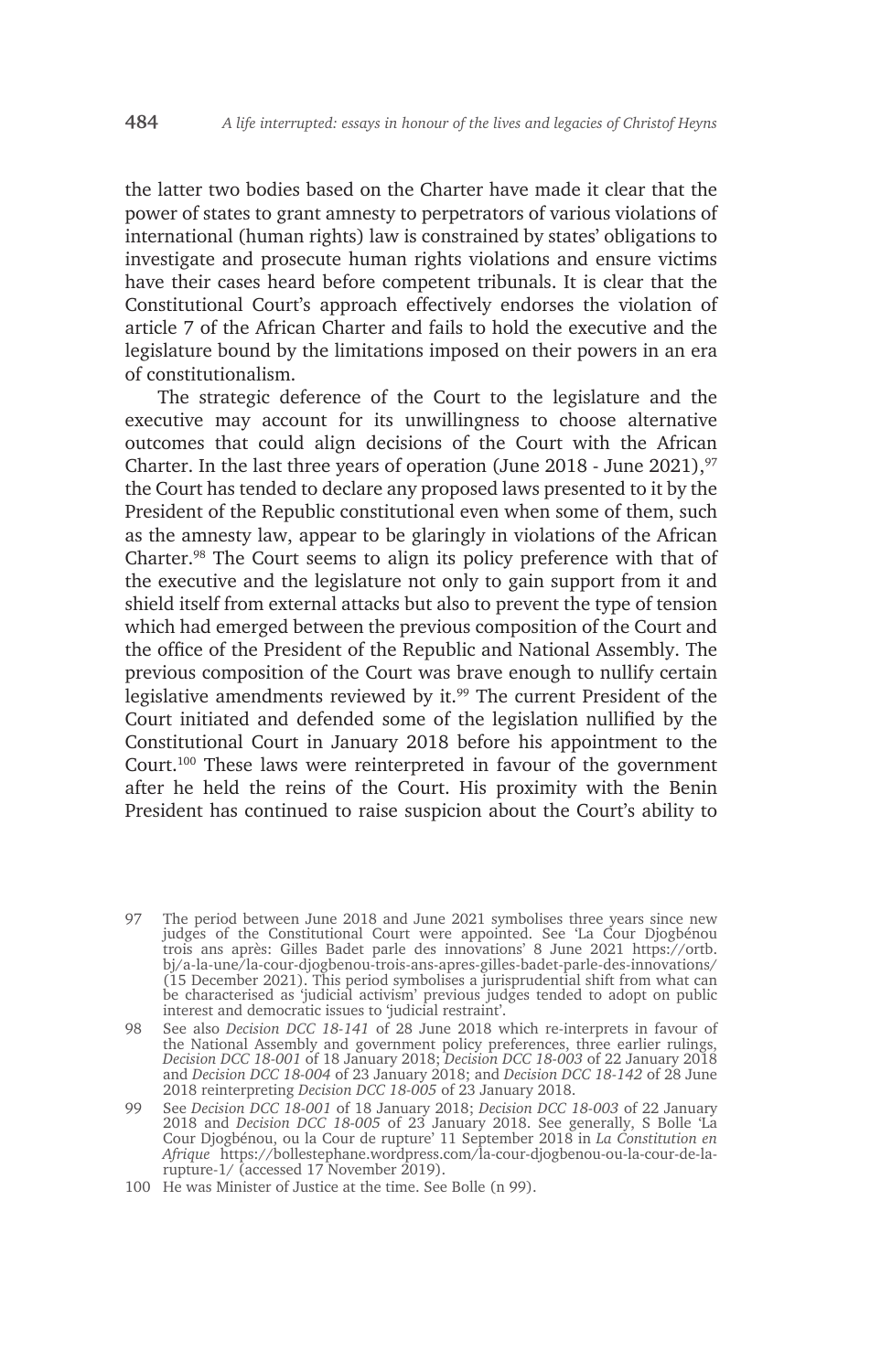hold the current government and the National Assembly liable to the standards of constitutionalism.<sup>101</sup>

Whatever the reasons for the decisions of the Benin Constitutional Court to be regressive in terms of achieving the ideals of the African Charter, one serious implication has been the tension and backlash that has emerged between the Constitutional Court and the African Court, with the latter attempting to use the African Charter to 'fix' decisions that did not conform to it of the former, and the former denying that decisions of the latter had any superior authority. This is discussed in the next section.

# **Understanding and handling tension and backlash with the African Court**

Adopting a friendly approach to the application of the African Charter and related normative standards can create a dialogue between national and regional organs protecting human rights. It can also prevent contradictions and differing standards of protection developed by the two levels. This is especially pertinent for the Benin Constitutional Court given the growing activism of the African Court and its expanded jurisdictions in matters that have direct links with domestic constitutional law.102 Benin ratified the Protocol to the African Charter on Human and Peoples' Rights on the Establishment of an African Court on Human and Peoples' Rights in June 2014. It has, thus, subjected itself to the jurisdiction of the Court. Besides, it has committed itself to '[complying] with the judgment of the Court in any case to which [it is party]'.103 The signing of the declaration made pursuant to article 34(6) of the African Court Protocol by the departing government in February 2016, although withdrawn in  $2020$ ,<sup>104</sup> opened the jurisdiction of the Court to many Benin petitioners who have not hesitated to challenge, directly before the African Court, decisions of the Benin Constitutional Court which allegedly 'violated' the African Charter.105

In *Sébastien Germain Marie Aikoue Ajavon v Benin*, the African Court ruled that Benin had violated article 26 of the African Charter

<sup>101</sup> Similar claims were made before the African Court in *Sébastien Germain Marie Aïkoué Ajavon v Benin* (merits and reparation), Application 62/2019 but were not sufficiently proven (para 300).

<sup>102</sup> AK Abebe 'Taming regressive constitutional amendments: the African Court as a continental (super) constitutional court' (2019) 17 *International Journal of Constitutional Law* 113.

<sup>103</sup> Art 30 of the Protocol to the African Charter on Human and Peoples' Rights on the Establishment of an African Court on Human and Peoples' Rights.

<sup>104</sup> OD Akinkugbe 'International decision commentary: *Houngue Eric Noudehouenou v Republic of Benin*' (2021) 115(2) *American Journal of International Law* 286.

<sup>105</sup> *Sébastien Germain Marie Aïkoué Ajavon v Benin* (merits and reparation), Application 62/2019.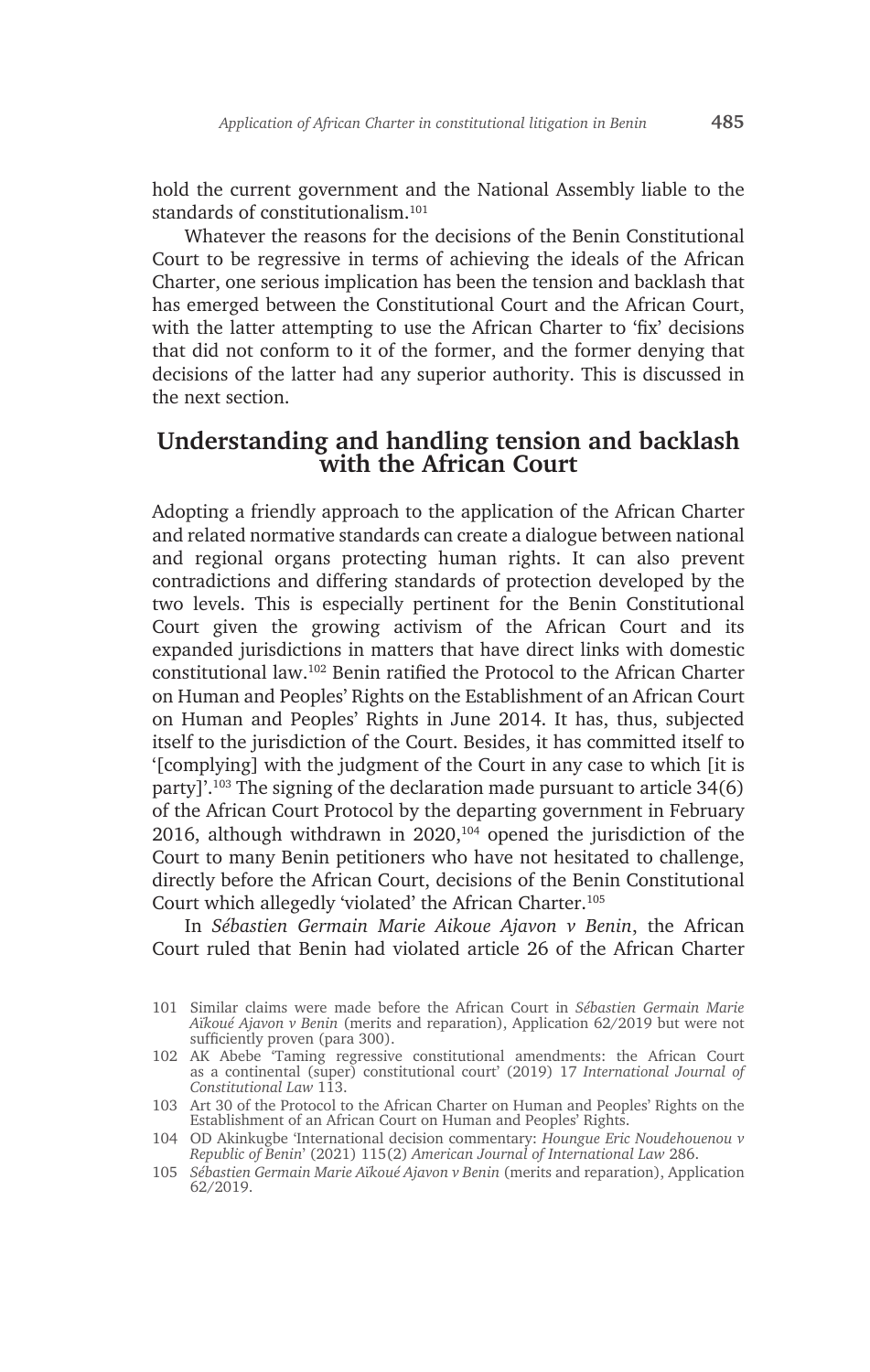by failing to guarantee the independence of the Constitutional Court,<sup>106</sup> permitting interference of the executive in the appointment of judges and allowing members of the government to sit in the Supreme Council of the Judiciary.107 This ruling is important because the Constitutional Court had declared the impugned law constitutional.<sup>108</sup> Clearly, when it reviewed this law, the Benin Constitutional Court turned a blind eye to the Charter ideals that 'neither the executive nor the legislature should interfere, directly or indirectly, in the making of decisions that fall within the competence of the judiciary, including those decisions concerning the management of the career of the members of the judiciary'.109 In the same case, the African Court found the amnesty law to be inconsistent with the African Charter despite its having been found to be constitutional domestically.<sup>110</sup> The African Court did so after having reviewed provisions of the African Charter itself and also developments at the African Commission, the UN Human Rights Committee, the Inter-American Court of Human Rights (Inter-American Court) and the European Court of Human Rights (European Court), all of which suggested that 'an amnesty law is compatible with human rights only if it is accompanied by restorative measures for the benefit of the victims'.111 Otherwise, it violates 'the right to have the case of each victim of the 28 April 2019 legislative elections violence heard'.112 Owing to the abundant jurisprudence of the Benin Constitutional Court on the importance of article 7 of the African Charter in building accountable state organs, one wonders how it disregarded its own normative progress.

Furthermore, in *Houngue Eric Noudehouenou v Benin*, 113 the African Court held that the constitutional amendments of 7 November 2019 violated the principle of national consensus that has been anchored in the Benin Constitutional Court jurisprudence over the years and recognised under article 10(2) of the African Charter on Democracy, Elections and Governance. Most of these violations found by the African Court could have been identified by the Benin Constitutional Court before the matter escalated to the continental plane.

It is clear that the Benin Constitutional Court is institutionally complementary to and in competition with the African Court in the

- 108 *Decision DCC 18-142* of 28 June 2018 reinterpreting *Decision DCC 18-005* of 23 January 2018. See also *Ajavon*, para 316.
- 109 *Ajavon*, para 312.
- 110 *Ajavon*, para 239.
- 111 *Ajavon,* para 238.
- 112 *Ajavon,* para 239.
- 113 *Houngue Eric Noudehouenou v Benin* (merits and reparations) Appl 003/2020, paras 65-66.

<sup>106</sup> *Ajavon*, para 290.

<sup>107</sup> *Ajavon*, paras 320-324.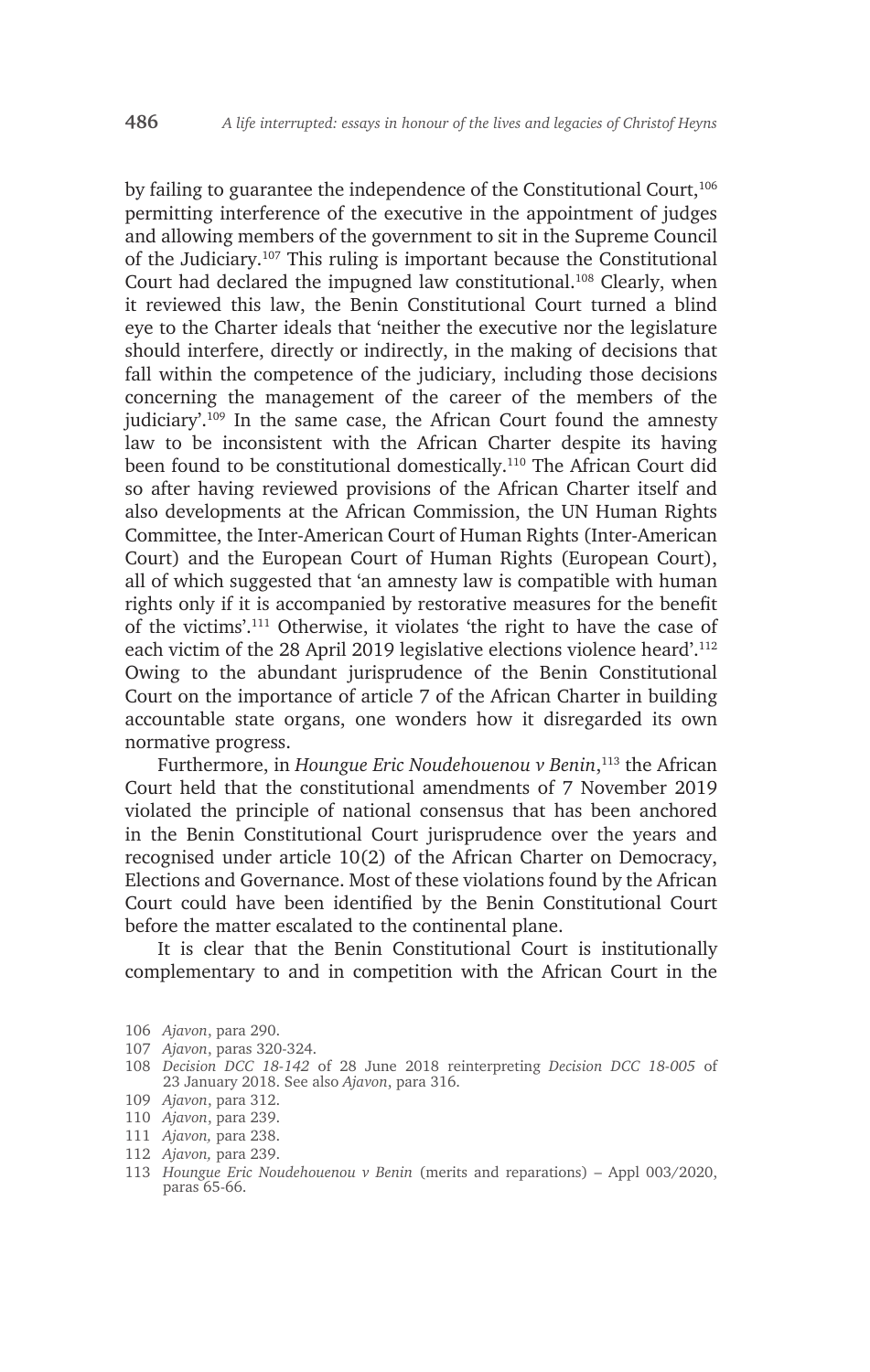quest for improving the quality of human rights protection in Benin.<sup>114</sup> This state of affairs owes to the fact that, as stated earlier, the two courts are empowered to apply and interpret norms of international origin, namely, the African Charter. This can weaken the legitimacy and respectability of the Constitutional Court when its decisions are deemed inconsistent with the African Charter. The Constitutional Court is a state organ which must contribute to the implementation of the international obligations the country had entered into, pursuant to article 1 of the African Charter, and cannot be seen, for whatever reason, to be an opponent to those very mechanisms established to ensure that these norms are clarified and not tempered with.115 The tendency of the Benin Constitutional Court to overlook the interpretation provided by regional human rights organs may, therefore, not be warranted by the institutional position in which it finds itself.

An increasing culture of resorting to the African Court<sup>116</sup> also puts more pressure on the Benin Constitutional Court to have a frank and sincere jurisprudential dialogue with the African Court, and possibly the African Commission, so that the reliance on the African Charter serves the purpose for which the Charter was meant. It has been observed, regarding the Inter-American Court and the European Court, that domestic (constitutional/supreme) courts may disregard the interpretation preferred by regional bodies when their interpretation seems to conflict with the preferred outcome and policy orientation of domestic courts.117 As discussed in the following lines, the Benin

- 114 Analogically for France, see EL Abdelgawad and A Weber 'The reception process in France and Germany' in H Keller & AS Sweet (eds) *A Europe of rights: the impact of the ECHR on national legal systems* (OUP 2008) 116.
- 115 On similar tendencies elsewhere, see R Kunz 'Judging international judgments anew? The human rights courts before domestic courts' (2020) 30(4) *European Journal of International Law* 1134-1135 (see 1140-1141 for positive collaboration); D Spielmann 'Jurisprudence of the European Court of Human Rights and the constitutional systems of Europe' in M Rosenfeld & A Sajo (eds) *The Oxford handbook on comparative constitutional law* (OUP 2012) 1232; but see positive acceptance by the Belgian Constitutional Court at 1249-1250. On other positive experience, see O Pollicino 'Toward a convergence between the EU and ECHR legal systems? A comparative perspective' in G Repetto (ed) *The constitutional relevance of the ECHR in domestic and European law: an Italian perspective* (2013) 112.
- 116 See the most recent rulings in cases involving Benin *Romaric Jesukpego Zinsou v Benin* (provisional measures) (10 September 2021), Application 6/2021; *Romaric Jesukpego Zinsou and 2 Others v Benin* (provisional measures) (2 September 2021), Application 7/2021; *Romaric Jesukpego Zinsou and Other v Benin* (provisional measures) (10 April 2021), Application 8/2021; *Landry Angelo Adelakoun and Others v Benin* (provisional measures) (25 June 2021), Application 9/2021. See also *Landry Angelo Adelakoun & Others v Benin*, Application 12/2021; *Lehady Vinagnon Soglo v Benin*, Application 11/2021 and *Houngoue Eric Noudehouenou v Benin*, Application 10/2021. It is doubtful, though, whether this trend will continue given that Benin withdrew in 2020 the Declaration made pursuant to art 34(6) of the African Court Protocol which mainly facilitated the submission of these cases.
- 117 A Chehtman 'The relationship between domestic and international courts: the need to incorporate judicial politics into the analysis' 8 June 2020 in *EJIL:Talk!* https:// www.ejiltalk.org/the-relationship-between-domestic-and-international-courts-theneed-to-incorporate-judicial-politics-into-the-analysis/ (accessed 17 November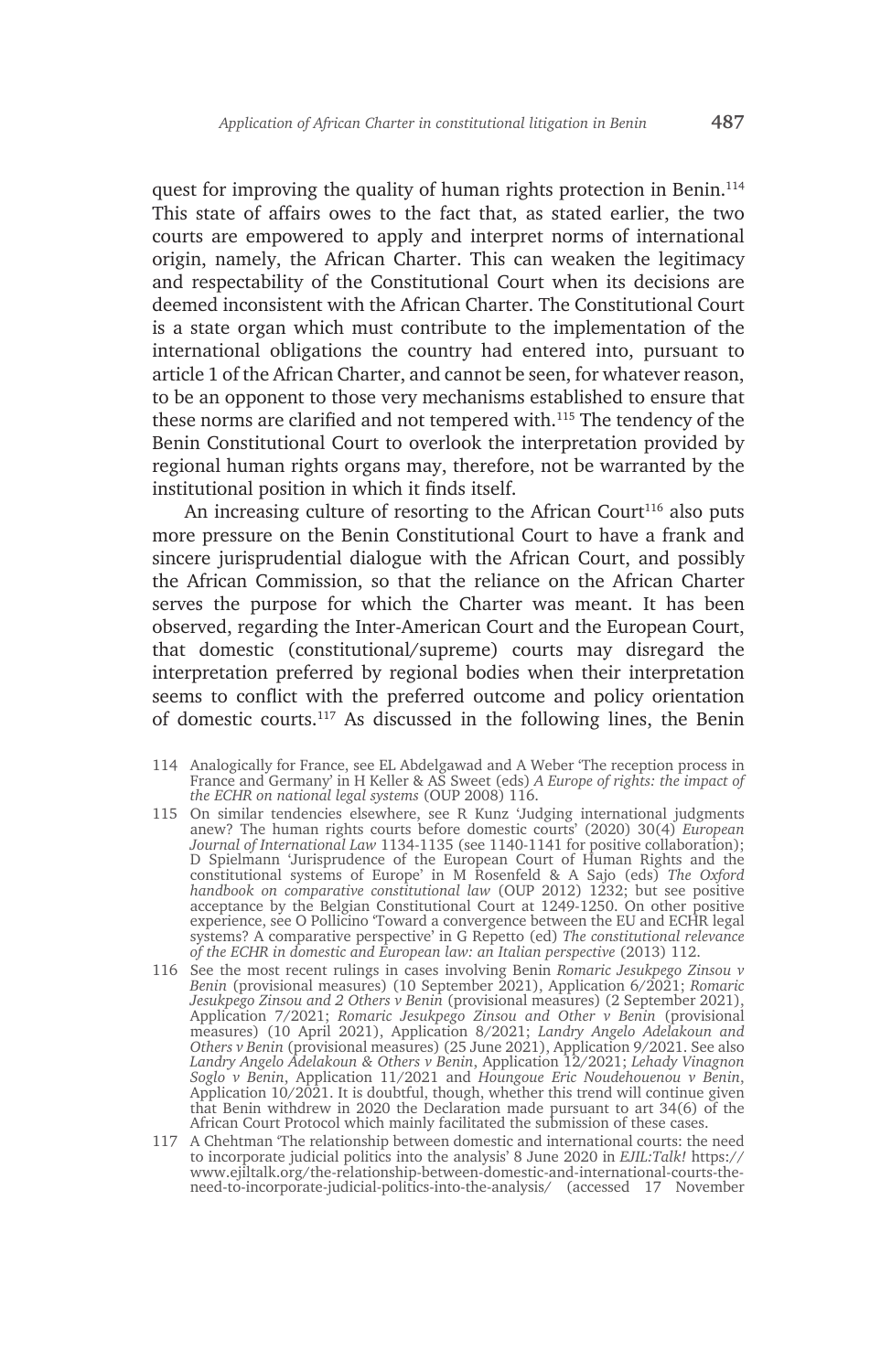Constitutional Court has followed this pattern and has not followed decisions of regional and sub-regional jurisdictions. Some encouraging attempts by litigants to invoke decisions of the African Court to sustain their claims in political rights litigation – which one may view as calls for the Benin Constitutional Court to look at how other courts construe the meaning of similar rights – have also been met with chauvinistic indifference.118 This runs counter to the practice of some other African apex courts which have started to invoke decisions of the African Court when construing constitutional rights.<sup>119</sup>

Based on its jurisprudential practice, however, it is doubtful whether the Benin Constitutional Court will follow the trend of relying on the decisions of regional or subregional human rights bodies. The Constitutional Court has also shown that it cannot overturn its decisions simply because they were found to be inconsistent with Community law<sup>120</sup> or the African Charter.<sup>121</sup> This position is premised on the idea that decisions of the Constitutional Court are based on the Benin Constitution while those of community or human rights courts are based on international treaties and other norms which are hierarchically inferior to the Constitution. In *Decision EP 21-003* of 17 February 2021, it held that

[w]hen a contradiction is found between a decision rendered by such a [Community or international] court and another rendered by the Constitutional Court, the decision rendered by the constitutional court takes precedence over that of the international or community court (...) and that [the Constitutional Court] decision which takes precedence over that of the African Court of Human and Peoples' Rights must be given effect.<sup>122</sup>

The Constitutional Court of Benin thus excludes any possible special status that could be conferred on decisions that interpret and apply the very same African Charter that is an integral part of its own Constitution. This creates space for standards of protection that may differ between it and the regional/international courts. In turn, the ability of the African Charter to improve the lived realities of people, at least through certain types of litigation, will be undermined. One reason is that there will, at the national level, be certain interpretations of Charter norms that

2021).

122 As above.

<sup>118</sup> See *Decision DCC 19-266* of 25 July 2019 at 2 and *Decision 18-197* of 2 October 2018 at 2.

<sup>119</sup> *New Nation Movement NPC and Others v President of the Republic of South Africa and Others* 2020 (8) BCLR 950 (CC), paras 38-40; *Peta v Minister of Law, Constitutional Affairs and Human Rights* (CC 11/2016) (2018) LSHC 3. See generally, Centre for Human Rights *Guide to the African Human Rights system: celebrating 40 years since the adoption of the African Charter on Human and Peoples' Rights 1981-2021* (2021) 14..

<sup>120</sup> *Decision DCC 20-641* of 19 November 2020 at 5.

<sup>121</sup> *Decision EP 21-003* of 17 February 2021 at 3.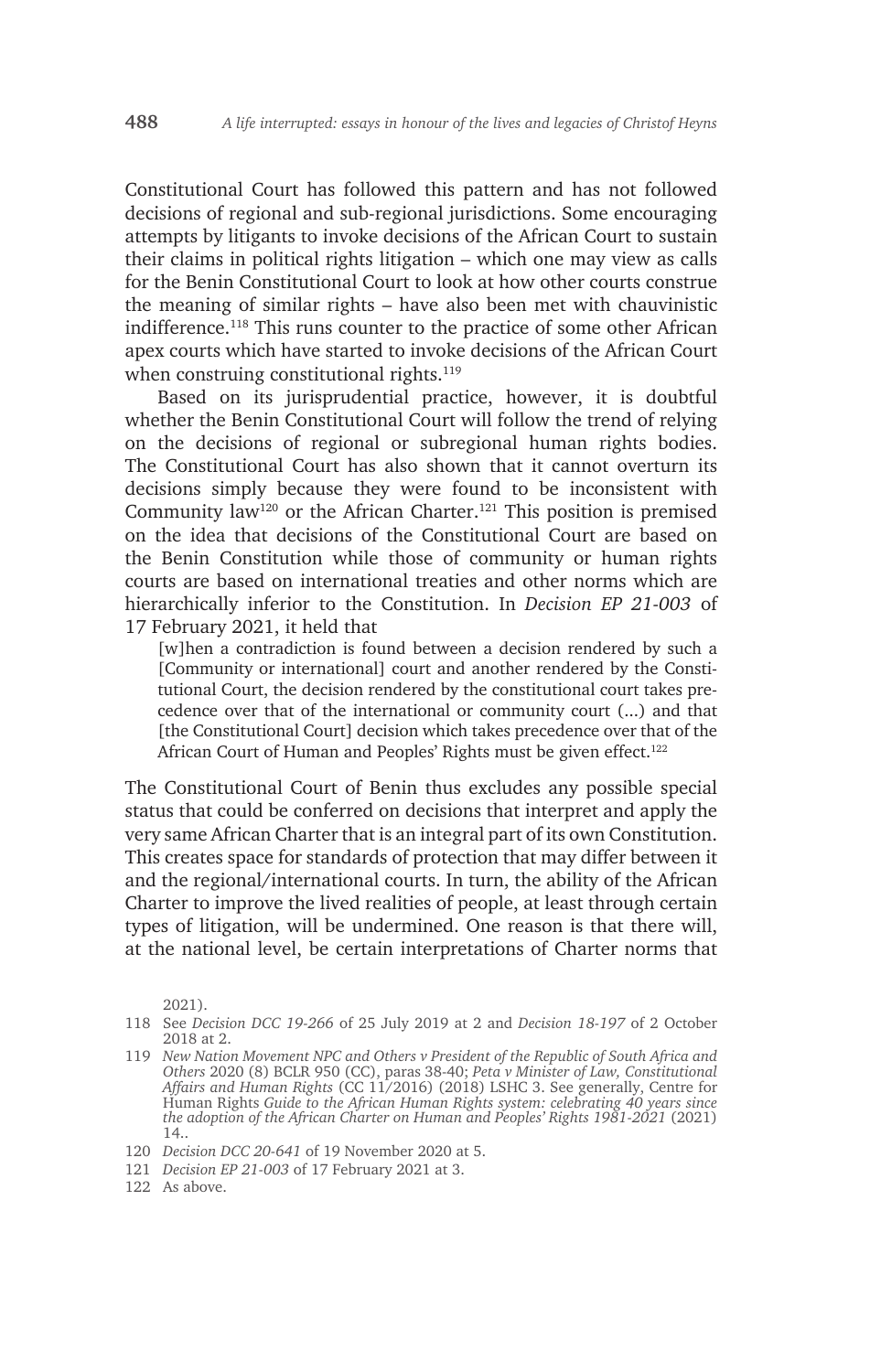do not increase the scope of protection afforded to individuals. At the same time, litigants will be aware of the existence of the African Court decisions which grant them more protection, but which they cannot enjoy because there are contradictory decisions of the Constitutional Court that take precedence over those of any other court, whatever its nature.

### **Conclusion**

Looking at the practice of invoking and applying the African Charter in the jurisprudence of the Benin Constitutional Court, it is fair to posit that the Constitutional Court has not utilised the African Charter to its full extent so that the Charter could assist it in expunging critical human rights-unfriendly legislation, practices and behaviours. Drawing on the rich and outstanding experience of the late Professor Christof Heyns, whose main concern was to ensure the domestication and application of international human rights instruments, including the African Charter, at the domestic level, this contribution has attempted to examine whether the manner in which the African Charter is invoked in the Benin Constitutional Court jurisprudence provides good prospects for improving the quality of human rights protection in Benin. The Benin Constitution has constitutionalised rights guaranteed in the African Charter in a way that they could be a check against legislation and practices inimical to human rights and improve the protection of human rights. While the Court has relied on the African Charter from time to time, the invocation of the African Charter has remained formalistic and not been substantive in nature. The approach which it adopted in its formative stages – referring here and there to normative provisions of the African Charter without seriously engaging with their content and scope – has reduced the ability of the African Charter to transform human rights-unfriendly behaviours and legislation. This may seem surprising because, since the adoption of the Benin Constitution, many human rights developments have occurred at the regional level in terms of new human rights treaties and protocols which Benin has ratified and developments by African Union human rights bodies of standards and interpretations of rights which have advanced the content of the Charter and clarified its provisions in a manner consistent with human rights best practices in other regions.

The progressive failure to use the African Charter to reach outcome protective of human rights – excluding the instances when it protected rights related to the fair trial and equality – has emerged as the Court has not, over the past three years, attempted to ensure that legislation restricting fundamental political-related rights are construed in a way that fosters participation and checks parliamentary majoritarian abuses.